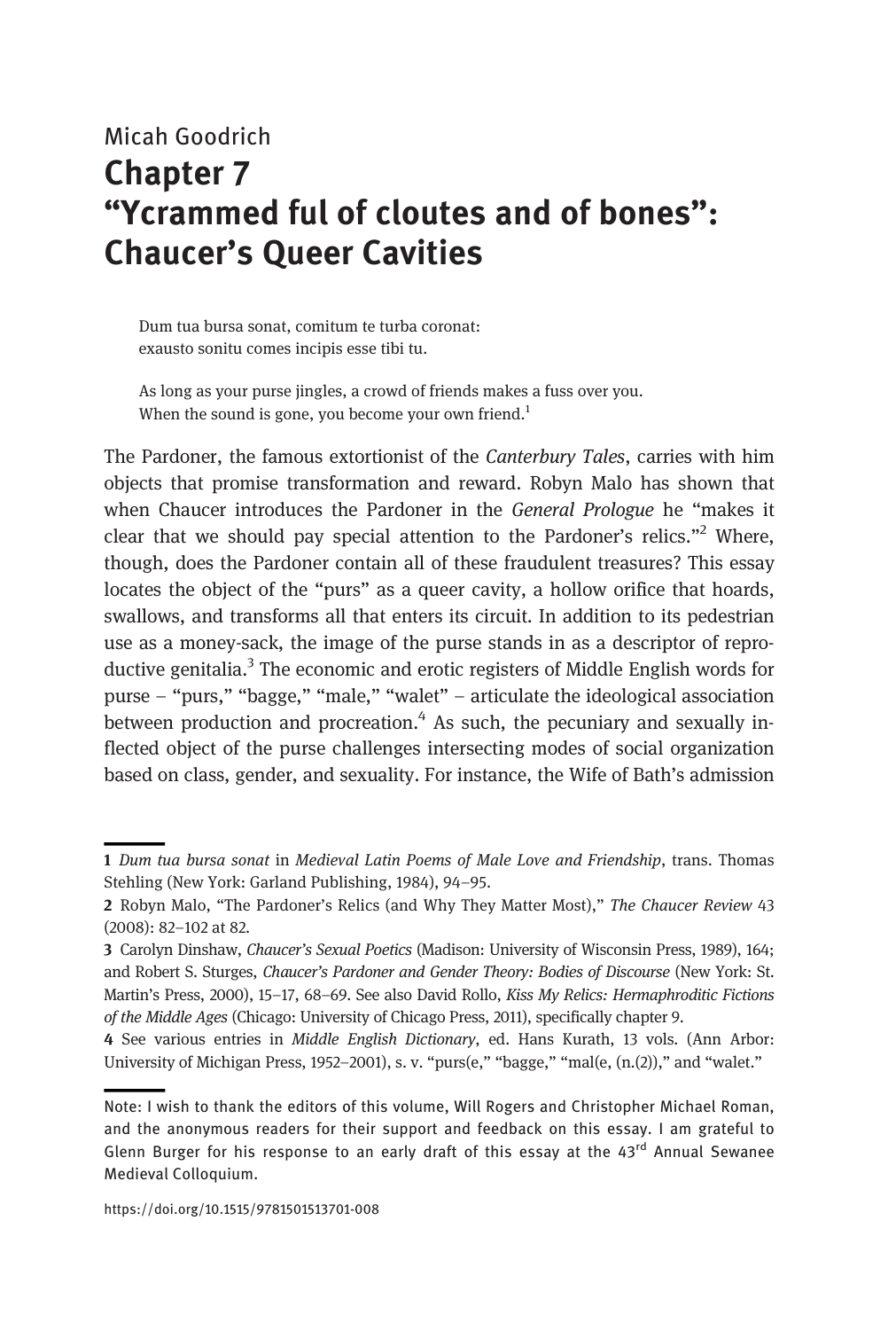that she picks her husbands based on their "nether purs and of here cheste"  $(l. 44b)$  equivocates purses and genitalia with accumulation – it is her husbands that multiply, not her progeny.<sup>5</sup> Similarly, The Complaint of Chaucer to His Purse despairs over empty purses as sites of both economic and sexual depletion.<sup>6</sup> Death is the outcome for the speaker if the purse does not become "hevy ageyn" (ll. 7, 14, 21). At the close of the poem the *Lenvoy de Chaucer* emphasizes the king's authority "by lyne" (l. 23); the king is in a position to fill the speaker's purse through patronage. Money, pleasure, and power materially collapse in the image of the "purse" (l. 1). In this way purses as cavities must be "hevy," filled and stored with pleasures, to have value.

Cavities, apertures, and openings threaten to engulf the pilgrimage – and the audience – in the Canterbury project. The purses, bags, sacks, and wallets that the Pardoner bears transform their owner into a Charybdian cavity. This essay looks to the purse as a queer hole, an opening that refuses socially prescribed models of production: that is, the purse as queer cavity swallows and repurposes all that enters its domain. Purses as cavities cache what enters them, removing contents from social, economic, sexual, and spiritual circulation.<sup>7</sup> Chaucer uses the image of the purse to critique models of transactional productivity. As the image of the purse shifts between its valences as sacks of money and reproductive genitalia, Chaucer asks how the items and ideologies the purse contains are exchanged and exploited by the pilgrimage on the route to Canterbury.

This project locates the "purs" as a gendered, sexualized, and economized site of social exchange. Meg Wesling's articulation of queer value joins together psychic desire and material accumulation that establishes value through social hierarchies based on exchange, commodification, and production.<sup>8</sup> By recognizing queerness in value we see that desire – socially categorized by sexuality and gender – is oriented by the dominance of materialized capital.<sup>9</sup> Asking

<sup>5</sup> All references to Chaucer's works are cited in The Riverside Chaucer, ed. Larry D. Benson, 3rd ed. (Boston: Houghton Mifflin Company, 1987).

<sup>6</sup> For a discussion of the kaleidoscopic nature of gender in The Complaint of Chaucer to His Purse, see Sturges, Chaucer's Pardoner and Gender Theory, 15–17.

<sup>7</sup> I use the term "cache" throughout the essay in its sense of a hole or concave space used to hide objects as well as a phenomenon of enveloping something to obscure it from view. See the noun and verb forms of "cache" in the Oxford English Dictionary. The economic valence of caching – storing goods for later reward – makes the term a potential pun with "cashing." Oxford English Dictionary, 2<sup>nd</sup> edition, ed. John Simpson and Edmund Weiner (Oxford: Clarendon Press, 1989).

<sup>8</sup> Meg Wesling, "Queer Value," GLQ 18.1 (2011): 107–25.

<sup>9</sup> Wesling, "Queer Value," 122–23. See Rosemary Hennessey, Profit and Pleasure: Sexual Identities in Late Capitalism (New York: Routledge, 2000); and Gayatri Chakravorty Spivak, "Scattered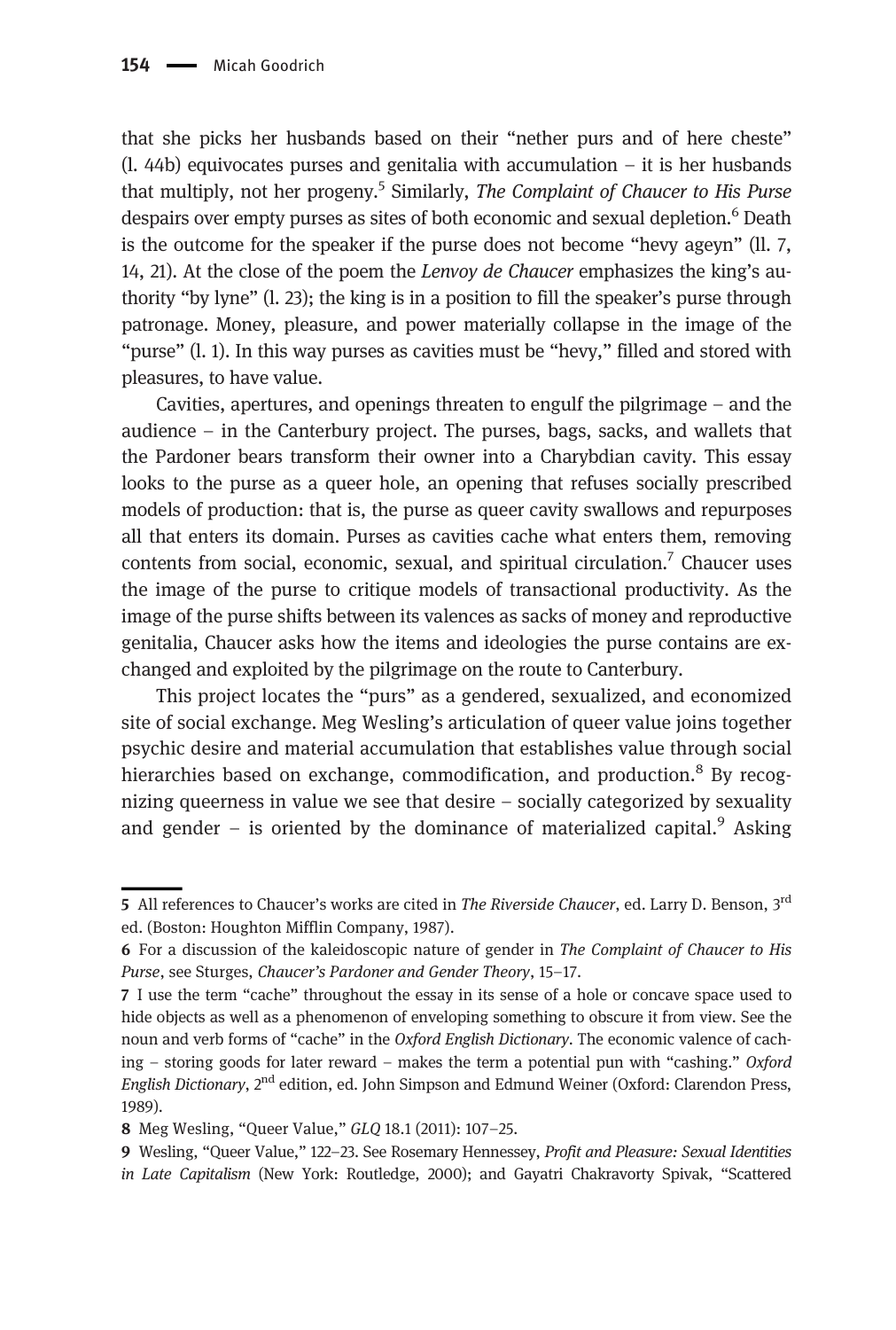how value is queer, Wesling remarks that this enables us to "think about the labor of sexuality and gender identity beyond what is recognizably queer."<sup>10</sup> In the case of the Canterbury Tales, and the figure of the Pardoner in particular, the purses, bags, sacks, and wallets that the Pardoner carries and comments upon speak perhaps more overtly to his queerness than readings of his potentially castrated body attend to. The Pardoner is a self-sufficient unit and he carries his false relics, brimming bags, and compartmentalized body along for the pilgrimage to act as a site of exchange: a traveling marketplace of material, spiritual, and sexual transaction.

The Pardoner's purse is his site of queer (re)production, the location where objects generate and transform. Purses act as self-sustained cavities that swallow and hoard the items that move beyond the threshold of the opening. Cavities have capacity to eliminate items from social, sexual, or spiritual circulation. These cavities have the ability to absorb something and transform items into something new. In this way cavities are autarkic systems that operate in a self-sufficient, closed method of (re)production. If something cannot be circulated it cannot be critiqued or obstructed, enjoyed by or benefit a larger social collective. The cavity-as-purse stands in as an antisocial, closed creative outlet that produces and reproduces without aid. Beyond its role of production, the purse also connotes excess because of its capacity to withhold things from social circulation, often to the benefit of the possessor.

Physically, the makeup of the purse-as-cavity is a "middling" phenomenon where transformative possibility happens in the middle. Glenn Burger has suggested in Chaucer's Queer Nation that Chaucer's pilgrimage to Canterbury is more a process of becoming and suggests itself through the trans-ness of travel, of telling and giving an account, of a fusion of various groups within medieval society who all repurpose, process, and produce in the "middle" of the journey to Canterbury.<sup>11</sup> To borrow Burger's image of processing in the "middle," we might look to the "purs" as a middling site, one that engulfs and extinguishes the tales and tellers in the Canterbury project. The materiality of the Pardoner's position as an ecclesiastical official, a member of the pilgrimage, and a queer subject extends to the fellowship through the object of the purse. His desire to

Speculations on the Question of Value," in In Other Worlds: Essays in Cultural Politics (New York: Routledge, 1988), 154–75. On orientation, value, and Marx's model of "commodity fetishism" see Sara Ahmed, Queer Phenomenology: Orientations, Objects, Others (Durham: Duke University Press, 2006), 42–43.

<sup>10</sup> Wesling, "Queer Value," 122.

<sup>11</sup> Glenn Burger, Chaucer's Queer Nation (Minneapolis: University of Minnesota Press, 2003), xiii and chapter 5.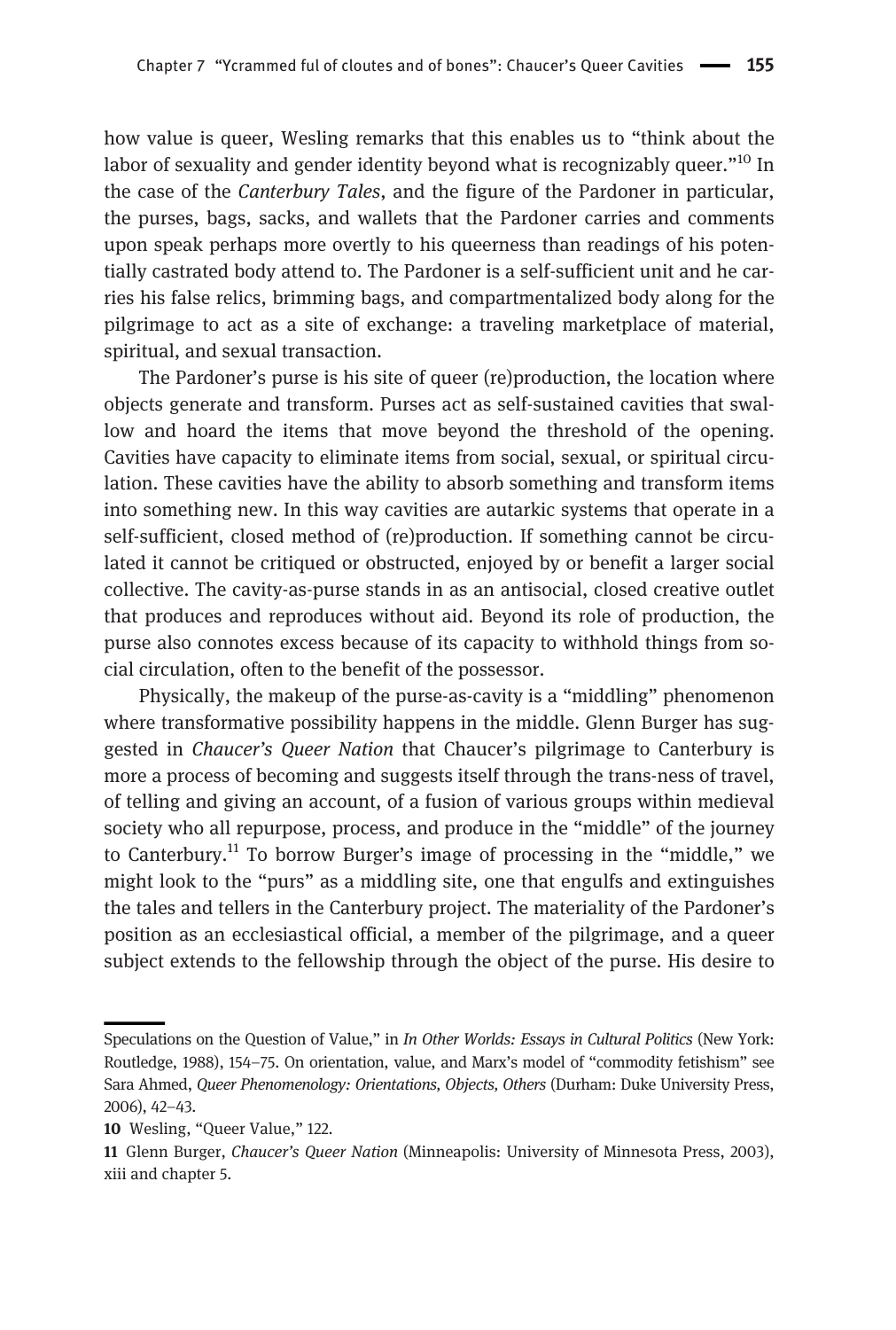proffer his relics and open his purse to the pilgrims is both a method to profit and a mode of social seduction. Burger writes that the Pardoner's desire consumes "both the material resources of the communities he 'ministers' to and the symbolic capital that has accumulated within the church."<sup>12</sup> In a similar vein, Will Stockton measures the Pardoner's economic activity as profiteering, stating that the "Pardoner must exploit his audience's will to misperception if he wishes to profit financially from the spiritual economy – an economy that must trade in material objects, that must make something out of nothing."<sup>13</sup> The Pardoner and his purse appeal to the power of the Church and operate outside of its authority. His acknowledgement of his own fraudulence shows that the Pardoner understands the ideological "impoverishment"<sup>14</sup> of his purse and all that it represents.

This essay will first discuss how Chaucer's queer cavities operate by looking at the General Prologue portraits of the Pardoner and his riding companion, the Summoner. Reading the bodies of the pilgrims not just for purses but as purses articulates the social threat and personal possibilities that queer cavities afford. Building on the Pardoner's affiliation with purses and sacks, the second section will take on the transformative qualities of cavities as objects of exchange value. The final section asks how queer cavities are cached, enveloped, and unbuckled as forms of social and economic control. Chaucer uses the image of the cavity to consider the panic of hidden things, whether objects or abstractions. The anxiety surrounding these cavities reveals a disjunction between the Canterbury collective and the objects that initiate exchange between pilgrims. In this way, purses, cavities, and holes in the Canterbury Tales construct queerness through objects and the way that people relate to each other through modes of exchange. By mapping a few of Chaucer's many cavities in the Canterbury project we begin to uncover how the medieval queer is assembled, reassembled, and interchanged among a social collective.

#### Into the Hollow

We meet the Pardoner in pieces. Chaucer's presentation of the Pardoner's fragmented body directs the fellowship to interact with the Pardoner's cavities. The

<sup>12</sup> Burger, Chaucer's Queer Nation, 157.

<sup>13</sup> Will Stockton, "Cynicism and the Anal Erotics of Chaucer's Pardoner," Exemplaria 20 (2008): 143–64 at 148.

<sup>14</sup> Stockton, "Cynicism," 143.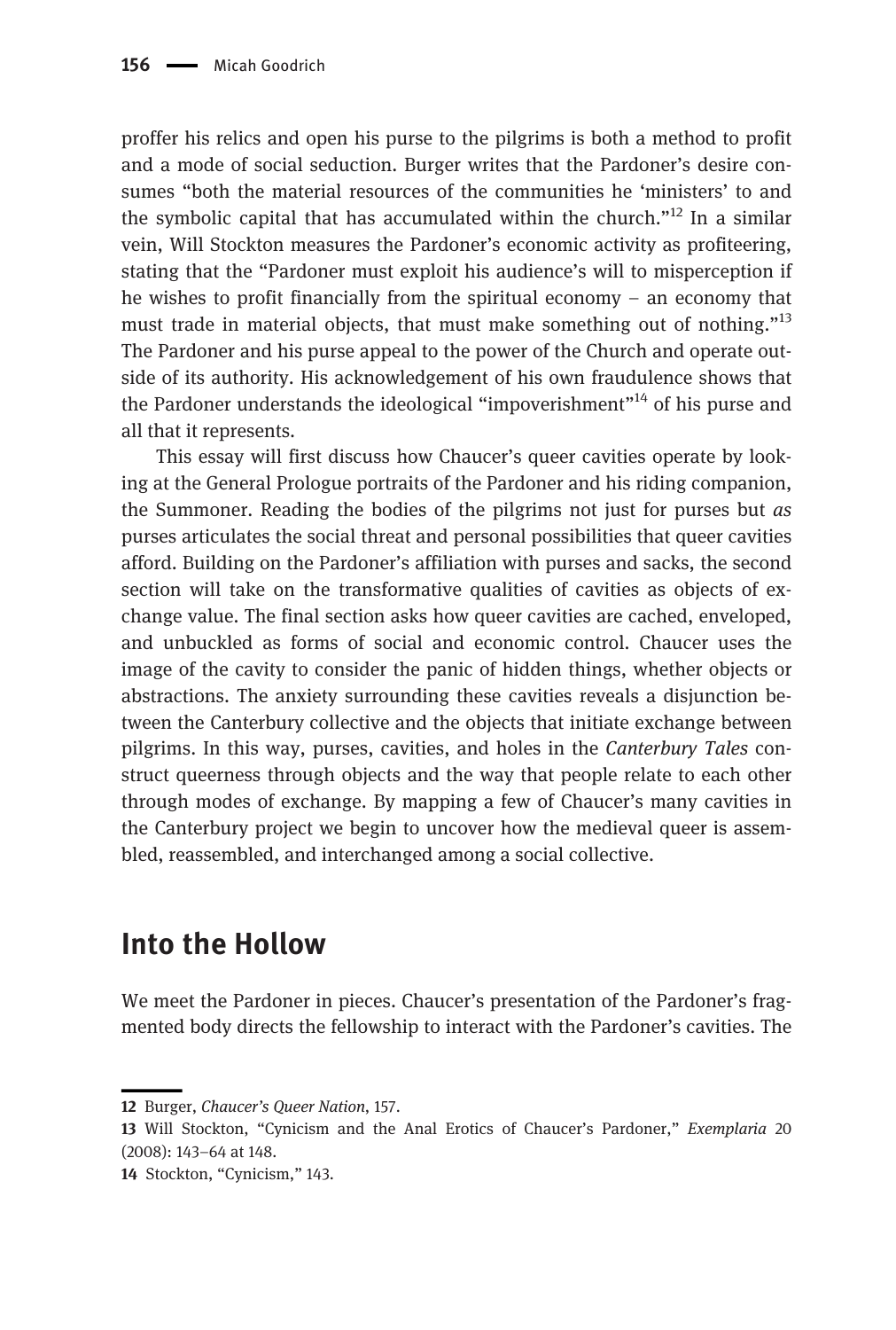Pardoner's debut as a cavity begins with his mouth which opens "ful loude" (l. 672); he sings "Com hider, love, to me!" (l. 672). His song beckons the pilgrimage to approach him, and his open mouth threatens to swallow those who come. At work, the Pardoner sings offertories while collecting alms. He "wel affile his tonge,/ to wynne silver" (ll. 712–13), and sings "murierly and loude" (l. 714). His mouth acts as a cajoling orifice.<sup>15</sup> Outward from the vortex of his mouth, we learn of his smooth, yellow hair that hangs like flax over his shoulders, a sign that many scholars read as a mark of his queerness.<sup>16</sup> We are able to imagine the Pardoner's locks because the Pardoner decidedly does not wear his hood, a cavity and container for his abundance of hair. Instead the hood is "trussed up" (l. 681) in his "walet" (ll.  $681, 686$ ) – he does this for "jolitee" (l.  $680$ ) – that lay in his lap while riding. The "walet" of the Pardoner, brimming, "bretful" (l. 687), with pardons, shows the operation of the Pardoner's productive mode through an economically inflected object.

Imagining the Pardoner's aesthetic as economy, the narrator measures and weighs his body into fragments.<sup>17</sup> The Pardoner's hair hangs like "a strike of flex" (l. 676) and it dangles "by ounces" (l. 677). His flaxen hair is so long that it envelops his shoulders, but it covers his body like cut pieces, "by colpons oon and oon" (l. 679). The Pardoner is on display and for sale. These mercantile analogies are undergirded by the narrator's perception of the Pardoner: that he thought himself to be riding in "al of the newe jet" (l. 682). The Pardoner is a newfangled object, a novel curiosity that threatens the pilgrimage with his gadgetry. The Middle English word "jet" has the meaning of "fashion" and "new custom" as well as signifying a contrivance or device.<sup>18</sup> In the *Canon's Yeoman's Tale*, for instance, when the devious canon prepares the crucible to dupe the priest, the "crosselet" (l. 1276) is referred to as a "false jet" (l. 1277). It is significant that the

<sup>15</sup> On the Pardoner and the Orphean tradition see Michael A. Calabrese, "'Make a Mark That Shows': Orphean Song, Orphean Sexuality, and the Exile of Chaucer's Pardoner," Viator 24 (1993): 269–86; and see Sturges, Chaucer's Pardoner and Gender Theory, 107–22.

<sup>16</sup> For an overview of scholarship on the Pardoner's sexuality and gender, see Sturges, Chaucer's Pardoner and Gender Theory, 21–62. Scholarship that explicitly takes on the Pardoner's sexual and gendered identity: Glenn Burger, "Kissing the Pardoner," PMLA 107.5 (1992): 1143–56 and Chaucer's Queer Nation, specifically chapters 4 and 5; Dinshaw, Chaucer's Sexual Poetics, Madison: University of Wisconsin Press (1989): 156–84.

<sup>17</sup> Sturges sees fragmentation as the Pardoner's "defining attribute," Chaucer's Pardoner and Gender Theory, 124. He grounds this fragmentation in the Pardoner's potentially castrated body (see chapter 6, specifically). I am disinterested in determining the Pardoner's genitalia; it is the objects that the Pardoner carries on his body which convey his embodiment in a social collective.

<sup>18</sup> See Middle English Dictionary, s. v. "get."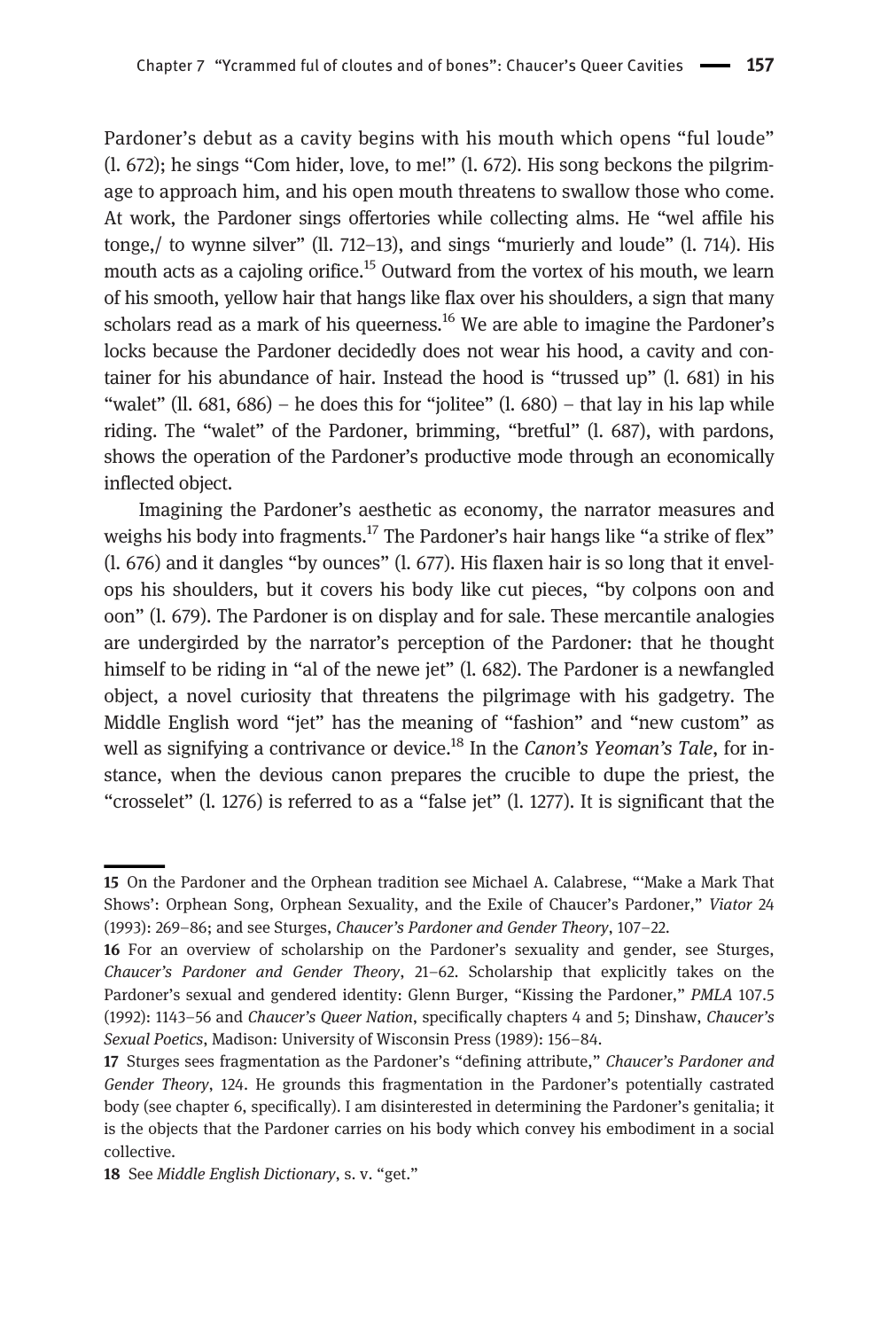Pardoner, wearing "al of the newe jet" (l. 682), is decked out with devices; his purse, hood, hair, vernicle, and song all convey his reliance on newness. What the narrator perceives of the Pardoner, that the Pardoner thought himself "newe," characterizes this pilgrim as a locus of curiosity. Patricia Ingham's work on medieval constructions of newness considers how debates on novelty engage questions about value and profit, invention and creation.<sup>19</sup> Ingham notes that, unlike late capitalism, the "new" in medieval culture did not carry with it a progress narrative. Rather, new things "served as a means to adjudicate the ethics of invention and eventual change, leveraging thorny problems of fate, creativity, and desire."<sup>20</sup> When the Pardoner has finished his tale and asks the pilgrims to receive his pardon, he styles the act as "newe":

Al newe and fressh at every miles ende – So that ye offren, alwey newe and newe, Nobles or pens, whiche that be goode and trewe. (ll. 928–30)

That the Pardoner equivocates exchanging money for pardons with newness reinforces the link between the pecuniary purses and cavities as contraptions. The "nobles" and "pens" are deposited into the Pardoner's cavities, and these offers – in exchange for pardons – are "alwey newe and newe," always changing. The Pardoner, then, is this site of newness, or, to use a favorite word of Chaucer's, "newfanglednesse" – his body a locus for Chaucer to question the slippage between innovation and machination. $^{21}$ 

We might imagine the Pardoner wearing a fourteenth-century peddler's coat, high on his horse stealthily opening his coat to show his body covered in illicit items for sale. The gadgets and instruments that the Pardoner carries on his person reinforce his own body as a contraption: his cavities are his contrivances. The Pardoner has loosened two cavities: his mouth in song and his hood to unleash a growth of hair while packing another cavity, his purse, that is overflowing with pardons, false relics, his hood, and money. That the brimming purse lay "in his lappe" (l. 686) on his groin marks the Pardoner's overproductive eroticism. When describing what his brimming purse contains, the narrator switches to "male" (l. 694), a term for a sack that emphasizes its

20 Ingham, Medieval New, 4.

<sup>19</sup> Patricia Clare Ingham, The Medieval New: Ambivalence in the Age of Innovation (Philadelphia: University of Pennsylvania Press, 2015).

<sup>21</sup> The fifteenth-century Promptorium parvulorum, a bilingual English and Latin dictionary, glosses "get" and "gyn" for the Latin "machina." The Promptorium Parvulorum: The First English–Latin Dictionary, ed. A. L. Mayhew. EETS 102 (London, 1908).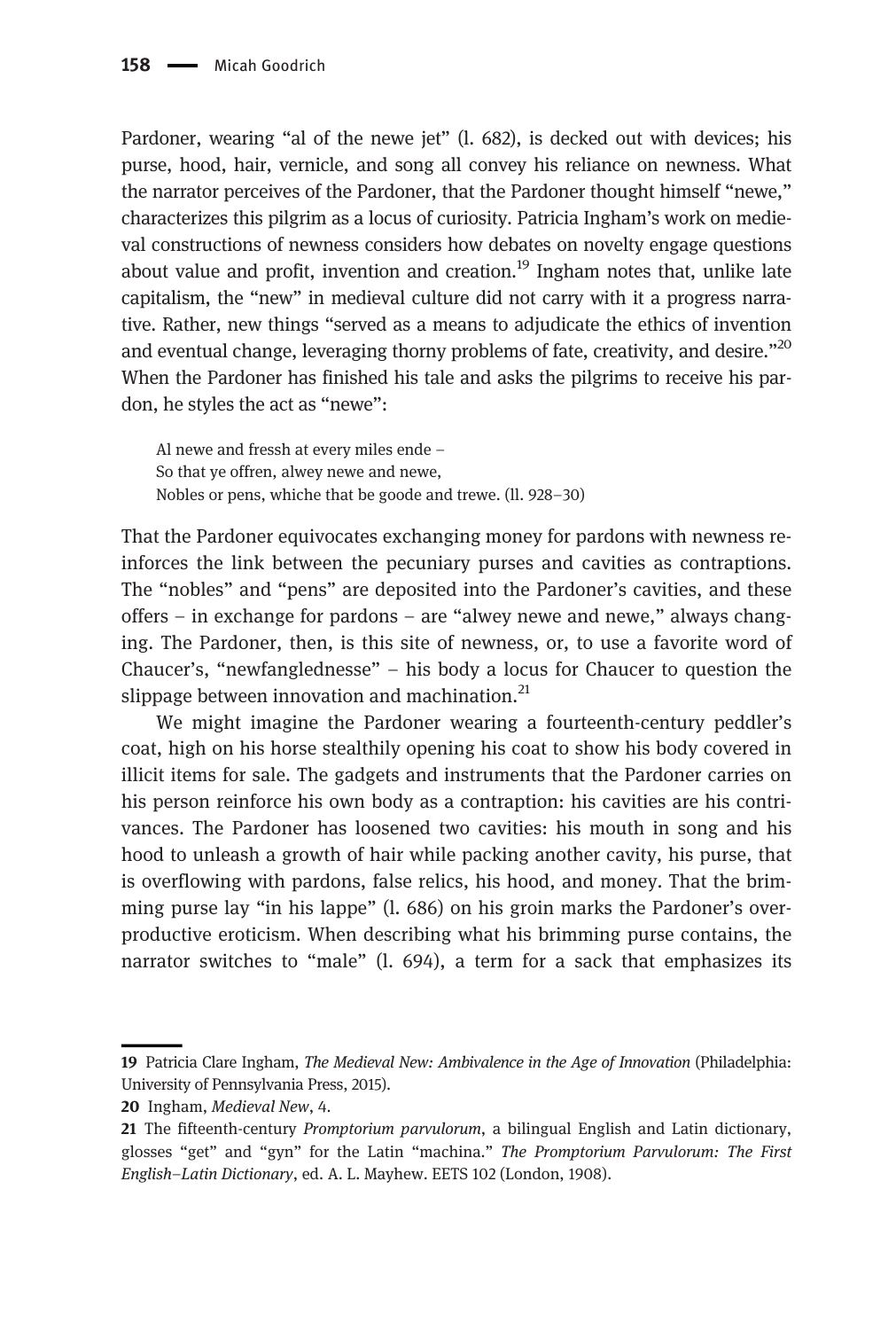anatomical and testicular qualities. The Pardoner's "male" is a fourteenth-century Mary Poppins bag: it contains a "pilwe-beer" (l. 694), a pillow-case, a cavity within a cavity, that he flaunts as the Virgin Mary's veil; a "gobet" (l. 696), a fragment, of a sail that St. Peter used when he traveled to see Christ. In his "male" he also carries a brass cross "ful of stones" (l. 699) and a glass container stocked with the bones of pigs. This image that asks us to read the Pardoner's anatomy and the contents of his "male" as teeming follows the narrator's uncertainty of how to interpret his body:

No berd hadde he, ne nevere sholde have; As smothe it was as it were late shave. I trowe he were a geldyng or a mare. (ll. 689–91)

The narrator's inability or, more likely, refusal to read the Pardoner as a legible body is undone by his initial up close and personal reading of the Pardoner. We first learn more about what the Pardoner looks like than we learn of his practices. The narrator is certain – expressed in the verb "trouen" – of his inability to interpret the Pardoner.<sup>22</sup>

Efforts to read the Pardoner as a castrated eunuch or an effeminate queer dandy are often held in contrast to the futile and transphobic attempts to redeem the Pardoner of his masculine ethos through over-inscribing a cisgender male embodiment onto his character.<sup>23</sup> Forcing the Pardoner to have or not have a phallus betrays his queerest articulation: his purse. Scholars have looked to the line "I trowe he were a geldyng or a mare" to debate the Pardoner's sexual, erotic, and gendered identity, and this discussion constantly focuses on the possibility of the

<sup>22</sup> See Middle English Dictionary, s. v. "trouen."

<sup>23</sup> For an inclusive and respectful article on the Pardoner's gender identity see Kim Zarins, "Intersex and the Pardoner's Body," Accessus: A Journal of Premodern Literature and New Media 4 (2018): 1–63. For other scholarship that has engaged the question of the Pardoner's sexuality, gender, or both, see variously: Richard Firth Green, "The Pardoner's Pants (And Why They Matter)," Studies in the Age of Chaucer 15 (1993): 131–45; Stephen F. Kruger, "Claiming the Pardoner: Toward a Gay Reading of Chaucer's Pardoner's Tale," Exemplaria 6 (1994): 115–39; Monica McAlpine, "The Pardoner's Homosexuality and How It Matters," PMLA 95 (1980): 8–22; and Robert P. Miller, "Chaucer's Pardoner, the Scriptural Eunuch, and the Pardoner's Tale," in Chaucer Criticism: The Canterbury Tales, ed. Richard Shoeck and Jerome Taylor (South Bend: University of Notre Dame Press, 1960), 221–44. Elspeth Whitney falls into a diagnostic of the Pardoner's body, explaining away his queerness against medieval humoral theory: "What's Wrong with the Pardoner? Complexion Theory, the Phlegmatic Man, and Effeminacy," The Chaucer Review 45 (2011): 357–89. Other scholars attempt to heterosexualize and cisnormativize the Pardoner: see Richard Firth Green, "The Sexuality Normality of Chaucer's Pardoner," Mediaevalia 8 (1982): 351–58; and C. David Benson, "Chaucer's Pardoner: His Sexuality and Modern Critics," Mediaevalia 8 (1982): 337-49.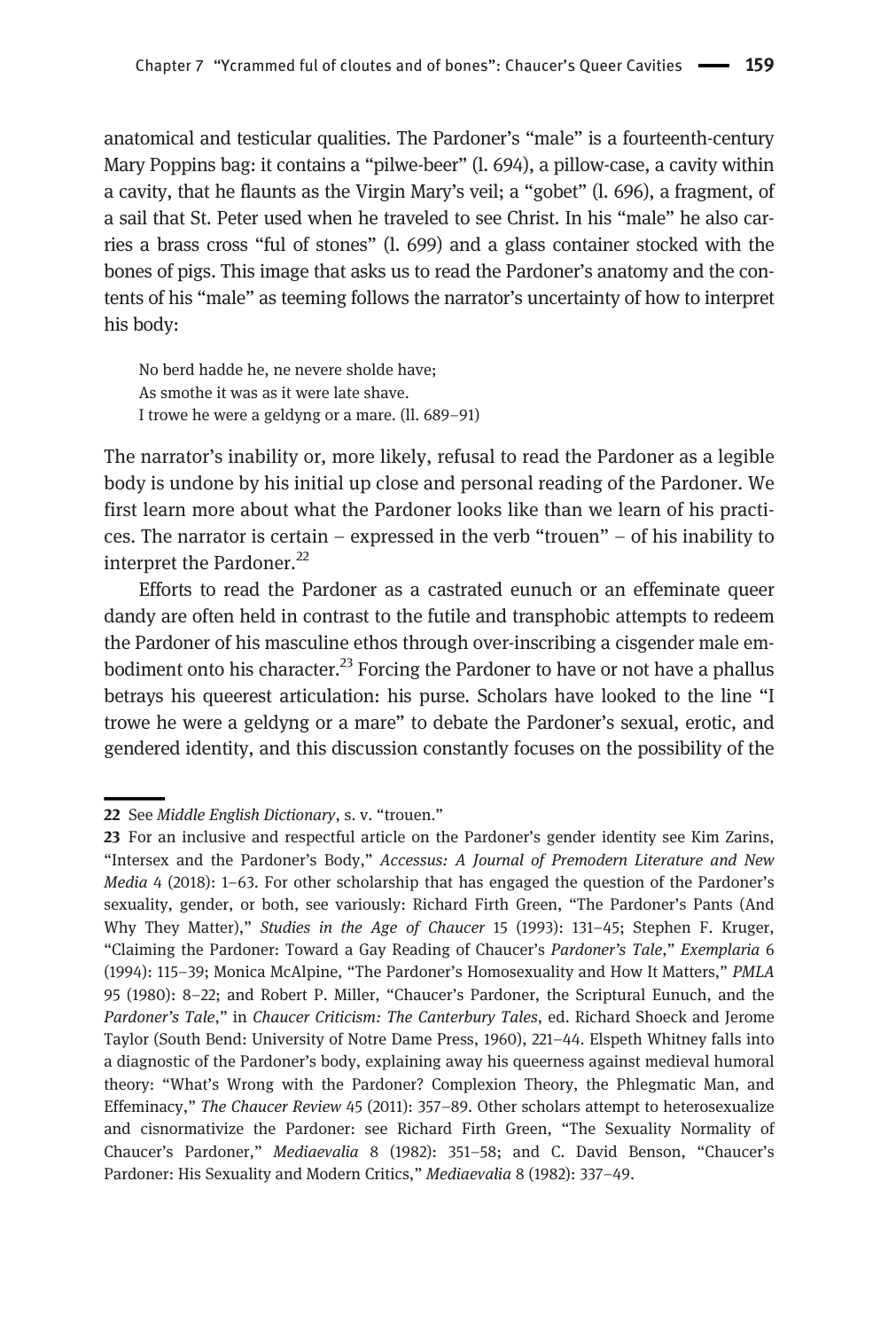Pardoner's dismembered genitals. Robert S. Sturges sees the Pardoner's obsession with dismemberment as a destruction of form that results in the Pardoner's "imaginary union of male and female, masculine and feminine, in one body – the longing for a state in which the sexes and genders are not differentiated."<sup>24</sup> Sturges, who works to reassemble the Pardoner's body, suggests that the Pardoner hopes to achieve this bodily union by appealing to the divine in order to restore "wholeness and phallic authority, $n^{25}$  a unity that the Pardoner never receives. This tidy solution to the Pardoner's possible dismemberment shifts focus from the way the Pardoner presents himself through the assorted appendages that he bears on his body. Unification is not on the Pardoner's mind, but rather transformations and (re)productions.

Chaucer writes the Pardoner as a corporeal and spiritual contortionist, and his movements stir and pulse in the objects that he carries, wears, and becomes. If the body of the Pardoner behaves like a cavity, then his riding companion, the Summoner, is linked into the Pardoner's network of concavity. The Summoner famously supports the Pardoner's singing with a "stif burdoun" (l. 673), often cited as a phallic pun but which may also be a pun on a woman's *burden* to pregnancy or the marital debt.<sup>26</sup> With his "trompe" (l. 674), the Summoner assists in the Pardoner's siren-song to incite the pilgrims to come look at his cavities. Together the Summoner and the Pardoner act as an over-productive unit in the pilgrimage, but their production is one of "fruitless expenditure."<sup>27</sup>

Although the Summoner does not carry a purse, we might consider that the Pardoner himself acts as the Summoner's "male" – both as his male counterpart and as his accompanying purse. Because both the Summoner and the Pardoner work in offices prone to corruption, their association with pecuniary extortion is unsurprising. $^{28}$  In the *Friar's Tale*, for instance, the Friar typecasts a summoner as the evil protagonist who loves to turn a profit. For the Friar, the summoner of his Tale is a "false theef" (l. 1338) like Judas:

He took hymself a greet profit therby; His maister knew nat alwey what he wan. Withouten mandement a lewed man He koude somne, on peyne of Cristes curs,

<sup>24</sup> Sturges, Chaucer's Pardoner and Gender Theory, 138.

<sup>25</sup> Sturges, Chaucer's Pardoner and Gender Theory, 138.

<sup>26</sup> Stockton, "Cynicism," 149.

<sup>27</sup> Stockton, "Cynicism," 149.

<sup>28</sup> On the portraits of the Summoner and the Pardoner see Jill Mann, Chaucer and Medieval Estates Satire (Cambridge: Cambridge University Press, 1973), 137–51.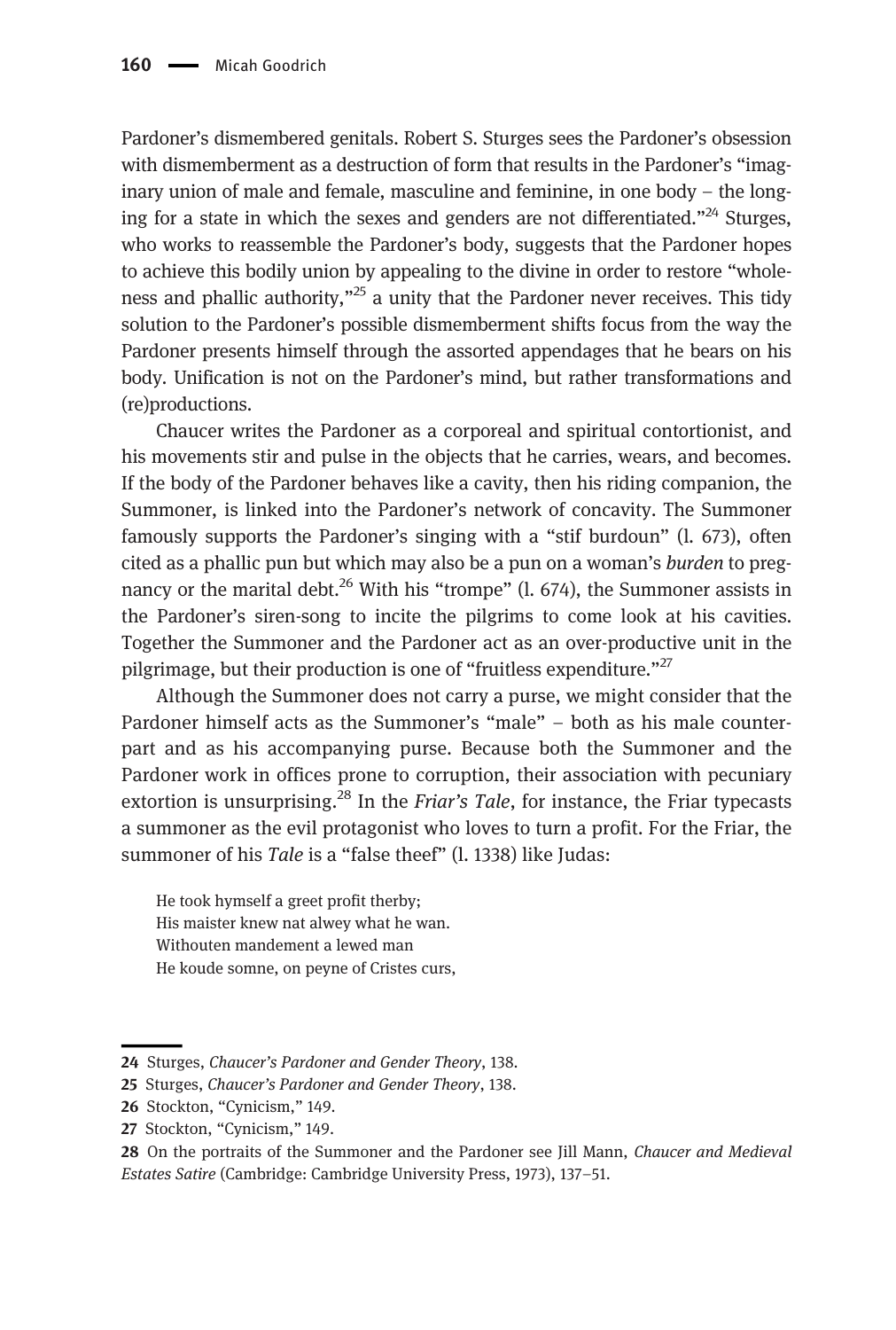And they were glade for to fille his purs And make hym grete feestes atte nale. And right as Judas hadde purses smale, And was a theef, right swich a theef was he; His maister hadde but half his duetee. (ll. 1344–52)

This unfavorable portrait linking summoners to Judas locates the role of the purse in a salvific history of betrayal and duplicitousness.<sup>29</sup> This duplicity underscores the Summoner in his role as an ecclesiastical court official accustomed to taking bribes – "ful prively a fynch eek koude he pulle" (l. 652).

Even though the description in the Friar's Tale typifies summoners as avaricious thieves, the Summoner's own sentiment on purses in his General Prologue portrait seems largely disavowing. The Summoner figures the "purs" as a site of retribution, one that can and should be monetarily and physically abused. The Summoner's introduction to the pilgrimage defines him in terms of his corruptive office. His drunkenness animates his tongue to Latinate legal pronouncements – both the Pardoner and the Summoner expel words that hurt and entice – and he excuses misdemeanors with one exception:

But if a mannes soule were in his purs; For in his purs he sholde ypunysshed be. "Purs is the ercedekenes helle," seyde he. (ll. 656–58)

For the Summoner, the "purs" is open to legal and religious punishment. Equated with the archdeacon's hell, the purse stands in and epitomizes the bottomless depth of Satan's territory. The Summoner further associates hell as a cavity in his Prologue, a response to the Friar's tale. He explains a vision of an Angel who leads a friar to Satan's hell. The Angel commands Satan to hold his tail in the air and show his anus to the friar. Satan releases his tail and the friar sees a "nest of freres" (l. 1691) that swarm out of Satan's cavity like bees swarming out from a hive. The anal whiplash of the friars swarming "al aboute" (1, 1696), "on a route" (l. 1695) all "thurghout helle" (l. 1696), accelerates as they "comen agayn as faste as they may gon" (l. 1697). The rapidity of their swarming is truncated by their leisurely creeping back into Satan's cavity: "And in his ers they crepten everychon"

<sup>29</sup> John 12:6, "Dixit autem hoc non quia de egenis pertinebat ad eum sed quia fur erat et loculos habens ea quae mittebantur portabat" (Now he said this not because he cared for the poor; but because he was a thief and, having the purse, carried the things that were put therein). Latin in Bibla sacra iuxta vulgatam versionem, 5<sup>th</sup> edition, ed. Robert Weber (Stuttgart: Deutsche Bibelgesellschaft, 2007), the translation in The Holy Bible: Translated from the Latin Vulgate (New York: The Douay Bible House, 1941), 106. See also Riverside Chaucer, n. to ll. 135051, 875.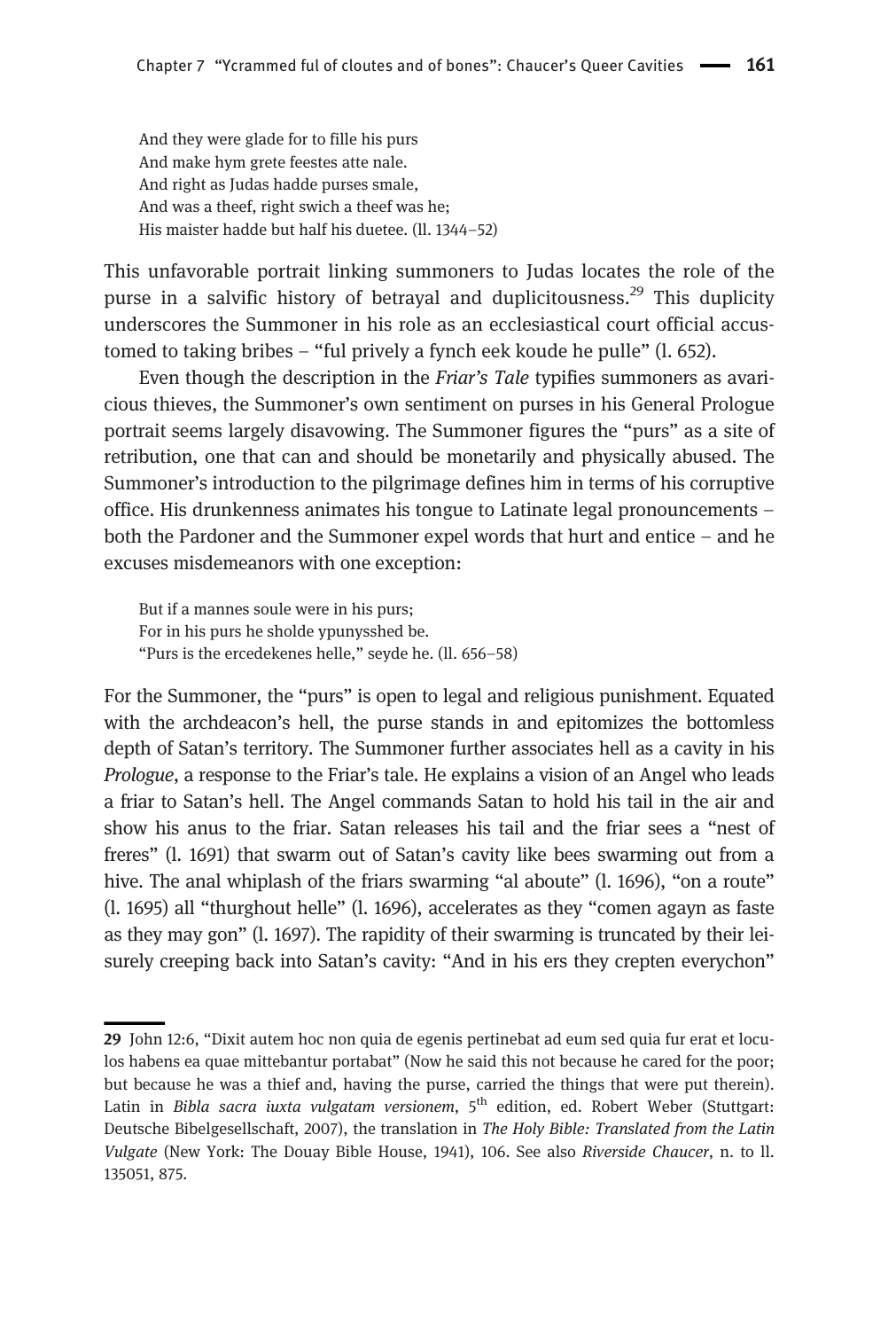(l. 1698). Once all the friars have wriggled inside of Satan's anus, he violently shuts his tail to seal his anal opening. The verb "clappen," used to signal the sealing of Satan's cavity, has a primary meaning of pulsating and throbbing as well as closing by thrusting, such as a window or door.<sup>30</sup> Once Satan has "clapte"  $(l. 1699)$ his tail shut, he ceases to move – he "lay ful stille" (l. 1699). The Summoner's anatomical lesson of Satan's ass cinching calls attention not simply to the condemnation of "freres and feendes" (l. 1674), but rather to the precarity of cavities. The friars are only ever able to swarm free around hell when Satan chooses to unleash them from his own body. Cavities act as swallowing machines that eject what they consume at their own discretion.

The comeuppance that the Summoner advocates in his Prologue suggests that the purse-as-cavity acts as a site of punishment. In this way, one who puts his soul "in his purs" (l. 656) is punished in the same place. Effectively, the more productive a purse, the greater the punishment. Purses might well be the corporate symbol of the sins of *luxuria* and *avaritia*, the physical site where desire and greed convene. The Summoner uses the space of his Tale to punish the Friar's ornery depiction of summoners as thievish devils. In his Tale, the Summoner recounts the story of a greedy friar who nags an ill man named Thomas for money. The friar tells Thomas that a "ferthyng" (l. 1967) is worth nothing when divided into twelve parts. At the end of the Summoner's Tale Thomas finally assents to give money to the friar and says "in me shal be no lak" (l. 2139), a visualization that anticipates Thomas's anus as an endless cavity. Thomas explains the directions to the friar that he must fish for the money with his own hands:

"Now thanne, put in thyn hand doun by my bak," Seyde this man, "and grope wel bihynde. Bynethe my buttok there shaltow fynde A thyng that I have hyd in pryvetee." (ll. 2140–44)

Thomas's direction that the friar grope "doun" into his backside, "bynethe" his buttocks to find what he has "hid" renders his anal cavity as a hoard. The indescribable "thyng" – what the friar assumes is money – is cached "in pryvetee," highlighting the site of hoarding as a bodily orifice as well as a socially unspeakable phenomenon. In this exchange the obscured cavity presents the panic of hidden things and the problematic desire to uncover, expose, and possess the contents.

Hoarding and hiding an object – "a thyng"  $(l, 2144)$  – removes that object from social circulation until, of course, the hoarder chooses to distribute the

<sup>30</sup> See Middle English Dictionary, s. v. "clappen."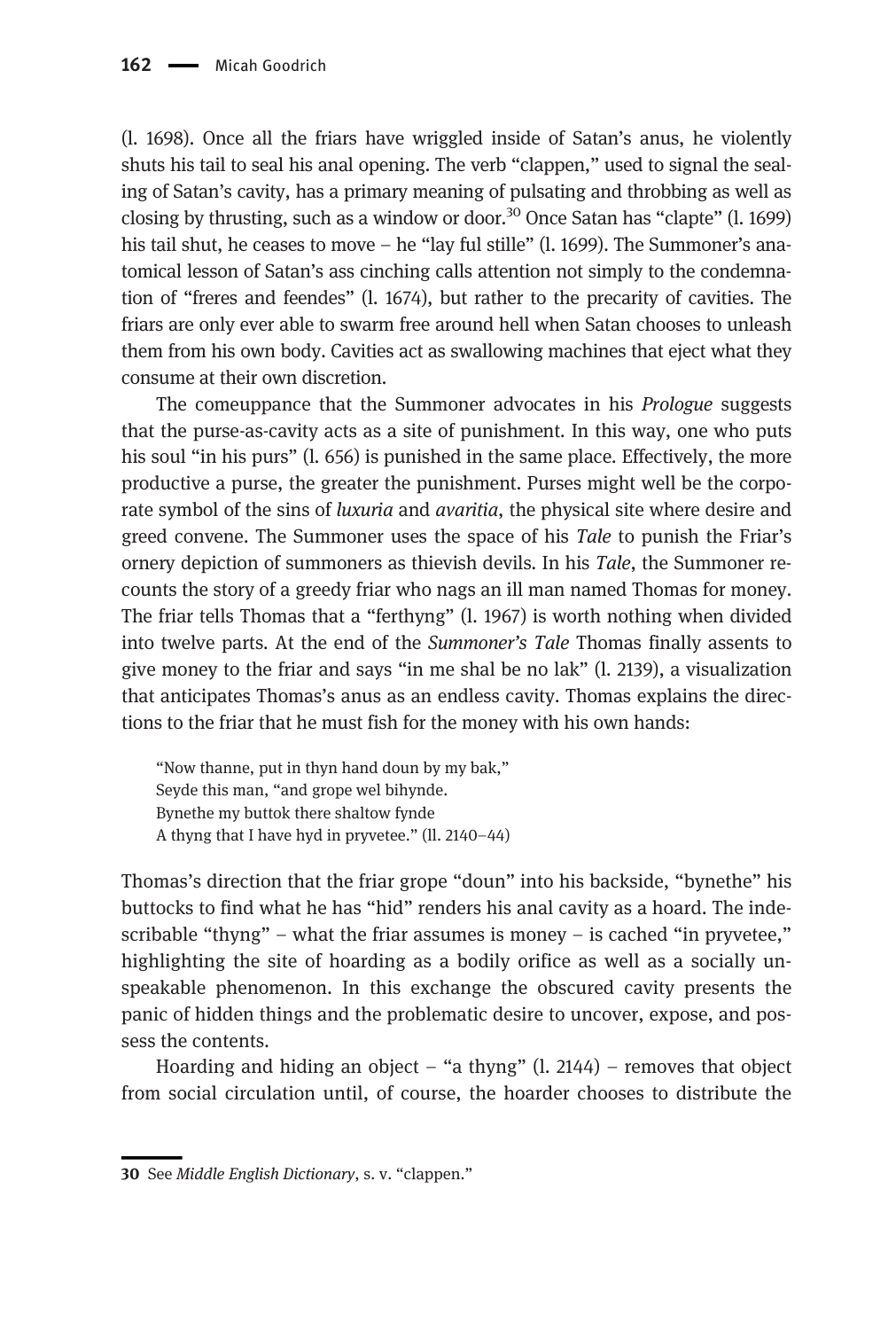object.<sup>31</sup> Satan expels the friars from his anus when he wishes, and the Pardoner's wallet is visually brimming in his lap. Thomas's hidden "thyng," however, must be sought out, and this mode of seeking illustrates the desirability of the cavity. Without hesitation the friar "launcheth to the clifte" (l. 2145) of Thomas's backside and reaches his hand further down to find the money that Thomas has hidden. Like the Summoner's description of Satan's anal cavity, Thomas designs the terms and controls the contents of his cavity. In a ventricular magic trick, Thomas can feel the friar's hand groping "aboute his tuwel" (l. 2148). It is precisely when he feels the friar's hand "amydde" (l. 2149) his anus that he lets out a fart from his anal cavity.

The act that takes place in the middle of the cavity is the transformative zone of production: the friar learns that his gift is paid out to him in a fart and that the hidden cavity is an anus.<sup>32</sup> The unknowability of Thomas's "thyng" inspires the friar to enter into the hollow and determine if the hidden "thyng" is indeed what he desires it to be. Of the *Summoner's Tale*, Tiffany Beechy has argued that excess of desire and greed does not merely limit production, but also has the power to turn "the desired object itself into shit."<sup>33</sup> Crucially, the friar tells Thomas that he will "abye this fart" (l. 2155), joining the economic, scatological, and erotic registers of Thomas's rectum.<sup>34</sup>

Determined to figure out how to divvy up his gaseous gift, the friar gets a lesson from a "lordes squier" (l. 2243) in "ars-metrike" (l. 2222) on how to "karf" (l. 2243) up a fart. Using a cartwheel to demonstrate the distribution of gas, the squire explains that noses of twelve friars will sit at the ends of twelve spokes on a cartwheel, ready to take in the stench from a fart centered at the hub.<sup>35</sup> Centralizing the fart at the center of the circular cartwheel plays on the image of enclosure and circling that the cavity encourages. These examples of cavity punishment by the Summoner suggest that these hollow sites – purses, anuses,

<sup>31</sup> On hoarding and collecting as a perverse activity see Jean Baudrillard, The System of Objects, trans. James Benedict (London: Verso, 1996), 85–105.

<sup>32</sup> On money in the Summoner's Tale see Robert Epstein, "Sacred Commerce: Chaucer, Friars, and the Spirit of Money," in Sacred and Profane in Chaucer and Late Medieval Literature: Essays in Honour of John V. Fleming, ed. Robert Epstein (Toronto: University of Toronto Press, 2010), 129–45.

<sup>33</sup> Tiffany Beechy, "Devil Takes the Hindmost: Chaucer, John Gay, and the Pecuniary Anus," The Chaucer Review 41 (2006): 71–85 at 73.

<sup>34</sup> See Middle English Dictionary, s. v. "abien," as well as a potential pun with "abeien," which means to "bend down."

<sup>35</sup> For a scientific and scholastic understanding of the twelve-spoked cartwheel see Robert J. Hasenfratz, "The Science of Flatulence: Possible Sources for the Summoner's Tale," The Chaucer Review 30 (1996): 241–61.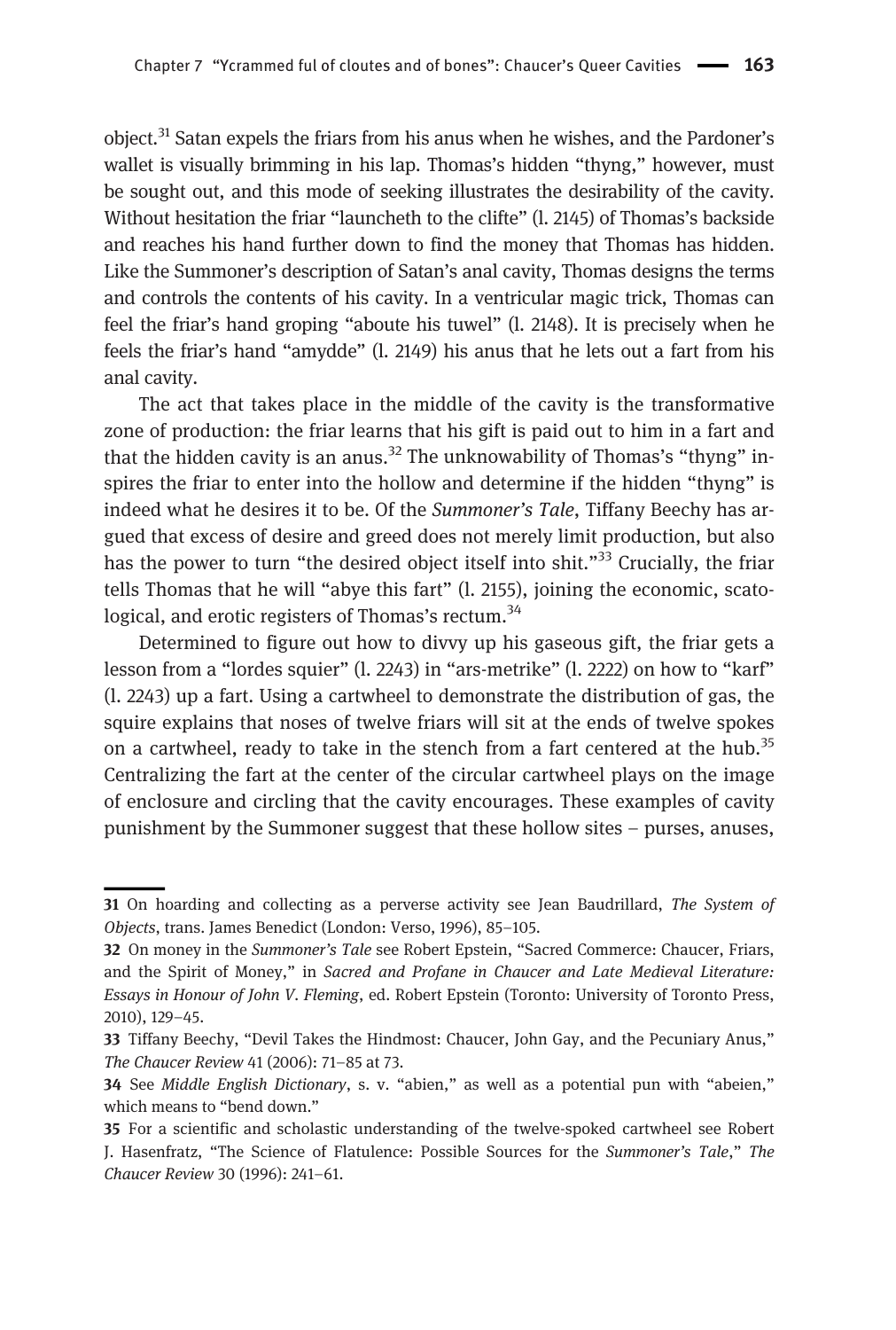hell, or otherwise – are instruments of desire. The queer value assigned to cavities orients the realm of desire with the operation of material exchange: the friar goes into the hollow desiring to find a hidden "thyng." The fart that he receives in exchange for his desirous groping resignifies the production of the cavity and reorients the value that the friar assigned to it in the first place.<sup>36</sup>

### Pledges of Transformation

Punishment is not the only outcome when interacting with cavities. In fact, the Pardoner is a sort of "purs" representative in that he publicizes the value that his many cavities can offer. The Pardoner is a conduit for the pilgrimage to access his cavities, but the value of cavities is in their self-sustaining quality. Queer cavities act as autarkic systems because they are self-sufficient and able to thrive and survive without external aid. The Pardoner and his self-sufficient "purs" challenge the political project of the Canterbury Tales that promotes community-building and interdependence. In particular, the Pardoner's "purs" protests the burden of exchange between pilgrims – of tale-telling, of the potential for winning the game and eating a free supper at the *expense* of the community that each pilgrim is embedded within. Purses, then, are the symbol of loss in the Canterbury project because these objects, when opened, lose contents at the expense of another's gain.

Community-building in the Canterbury Tales relies on larger fourteenthcentury ideas of "commune profit," a model of collective labor that works to ensure the salvific future of a community.<sup>37</sup> How does a body share in the "commune profit" when that social community rejects the body to begin with? The Pardoner acknowledges the system that betrays him, and yet he is adamant on exchanging, sharing, and communing with a pilgrimage contingent that refuses his tale –

<sup>36</sup> I have in mind Leo Bersani's essay "Is the Rectum a Grave?," in Reclaiming Sodom, ed. Jonathan Goldberg (New York: Routledge, 1994): 249–64: "It may, finally, be in the gay man's rectum that he demolishes his own perhaps otherwise uncontrollable identification with a murderous judgment against him" (262).

<sup>37</sup> For work on fourteenth-century conceptions of the commune profit see variously: Mark W. Ormod, "The Good Parliament of 1376: Commons, communes, and 'Common Profit' in Fourteenth-Century English Politics," in Comparative Perspectives on History and Historians: Essays in Memory of Bryce Lyon (1920–2007), ed. David Nicholas, Bernard Bachrach, and James M. Murray (Kalamazoo: Medieval Institute Publications, 2012), 169–88; Kellie Robertson, "Common Language and Common Profit," in The Postcolonial Middle Ages, ed. Jeffrey Jerome Cohen (Basingstoke: Macmillan, 2000), 209–28; and Yasunari Takada, "Commune Profit and Libidinal Dissemination in Chaucer," in The Body and the Soul in Medieval Literature, ed. Piero Boitani and Anna Torti (Cambridge: D. S. Brewer, 1999), 107–21.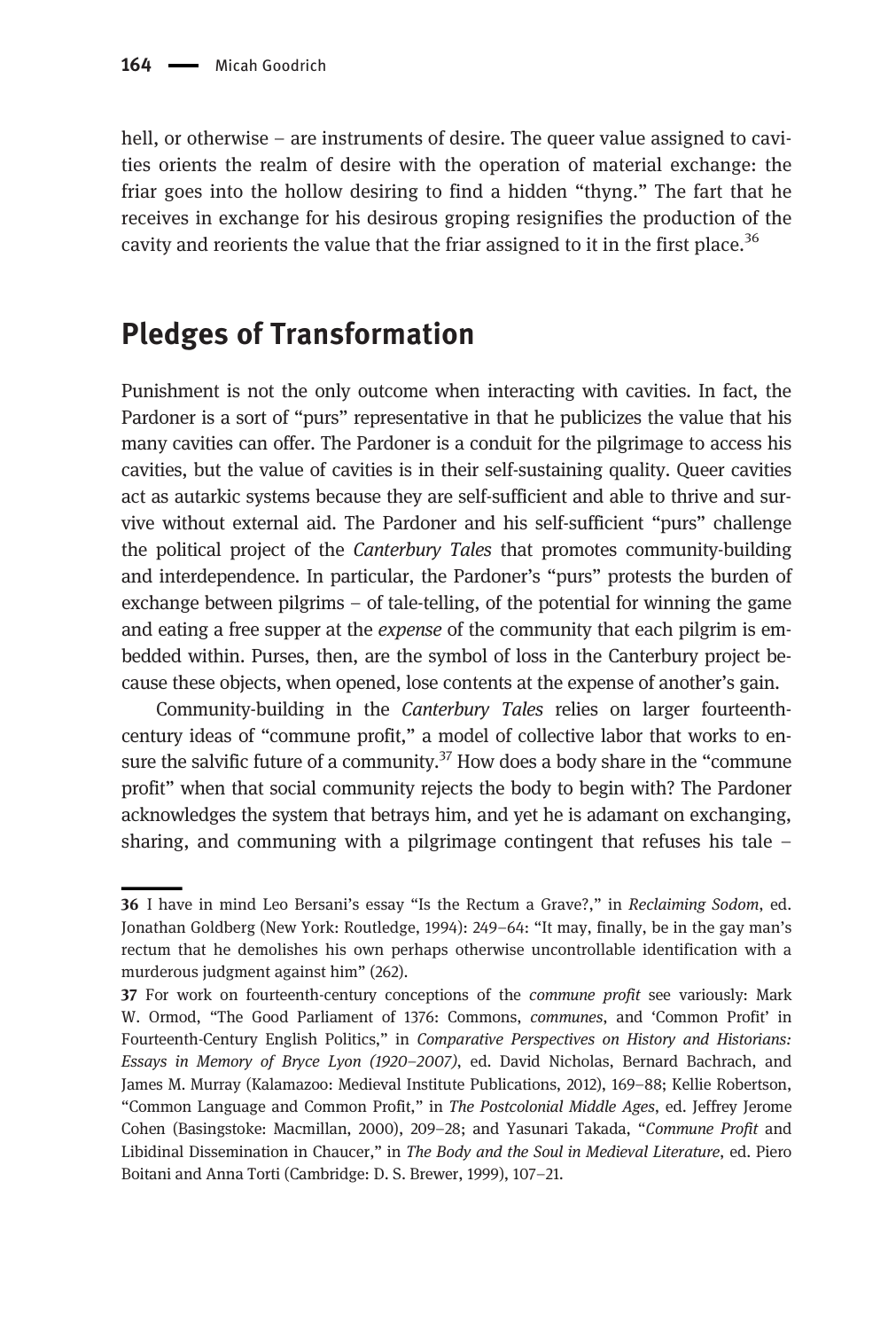"But right anon thise gentils gonne to crye,/ Nay, lat hym telle us of no ribaudye!" (ll. 323–24). Models of obligatory community-making and world-building have come under scrutiny in queer theory discussions of the "antirelational turn."<sup>38</sup> Theories of queer antisociality, inaugurated by Leo Bersani's *Homos*,<sup>39</sup> have asked if the queer subject has any obligation to uphold sociality and community-building. Antirelationality figures the queer subject as anti-productive, antisocial, anti-future, anti-family.<sup>40</sup> Advocates of the queer antirelational turn, Lee Edelman and Jack Halberstam, have followed Bersani's critique, linking the heteronormative future-orientation to capitalist ideologies of social productivity.<sup>41</sup> In The Queer Art of Failure, for instance, Halberstam writes, "capitalist logic casts the homosexual as inauthentic and unreal, as incapable of proper love and unable to make the appropriate connections between sociality, relationality, family, sex, desire, and consumption."<sup>42</sup> Under a capitalist model, queer bodies are failed subjects, bodies that cannot "embody the connections between production and reproduction."<sup>43</sup> Chaucer's Pardoner, of course, lives outside of modern conceptions of capitalism, and yet, through the image of the "purs," the Canterbury project questions how words are valued, judged, and exchanged among communities. The "purs" lives outside of community, in that it swallows and absorbs

<sup>38</sup> See the MLA Forum publication on "The Antisocial Thesis in Queer Theory: MLA Annual Convention, 27 December 2005, Washington, D.C." MLA 121.3 (2006): 819–27. This includes responses from the panel by Robert L. Caserio, Lee Edelman, J. Halberstam, José Esteban Muñoz, and Tim Dean.

<sup>39</sup> Leo Bersani, Homos (Cambridge: Harvard University Press, 1996).

<sup>40</sup> This position has been importantly criticized by José Esteban Muñoz in his Cruising Utopia: The Then and There of Queer Futurity (New York: New York University Press, 2009), where he instead focuses on queer potential, possibility, and utopia. Muñoz rejects Edelman's conception of the queer death drive, the desire to have "no future" and no responsibility to a future as this position is available to a white, cisgender, queer male subject. Halberstam, too, has condemned Edelman's ideation as an "excessively small archive," that is, the "gay male archive" (824). Instead, Halberstam asks where the space exists for "dyke anger, anticolonial despair, racial rage, counterhegemonic violence, punk pugilism," (824) since Edelman's polemic does not account for these anti-futures. See J. Halberstam, "The Politics of Negativity in Recent Queer Theory," in "The Antisocial Thesis in Queer Theory: MLA Annual Convention, 27 December 2005, Washington, D.C." MLA 121.3 (2006): 823–25.

<sup>41</sup> Lee Edelman, No Future: Queer Theory and the Death Drive (Durham: Duke University Press, 2004); and J. Halberstam, The Queer Art of Failure (Durham: Duke University Press, 2011). On the relationship between queer identity and capitalist-nationalist projects see John D'Emilio, "Capitalism and Gay Identity," in Making Trouble: Essays on Gay History, Politics, and the University (New York: Routledge, 1992), 3–16; and Jasbir K. Puar, Terrorist Assemblages: Homonationalism in Queer Times (Durham: Duke University Press, 2007).

<sup>42</sup> Halberstam, Queer Art of Failure, 95.

<sup>43</sup> Halberstam, Queer Art of Failure, 95.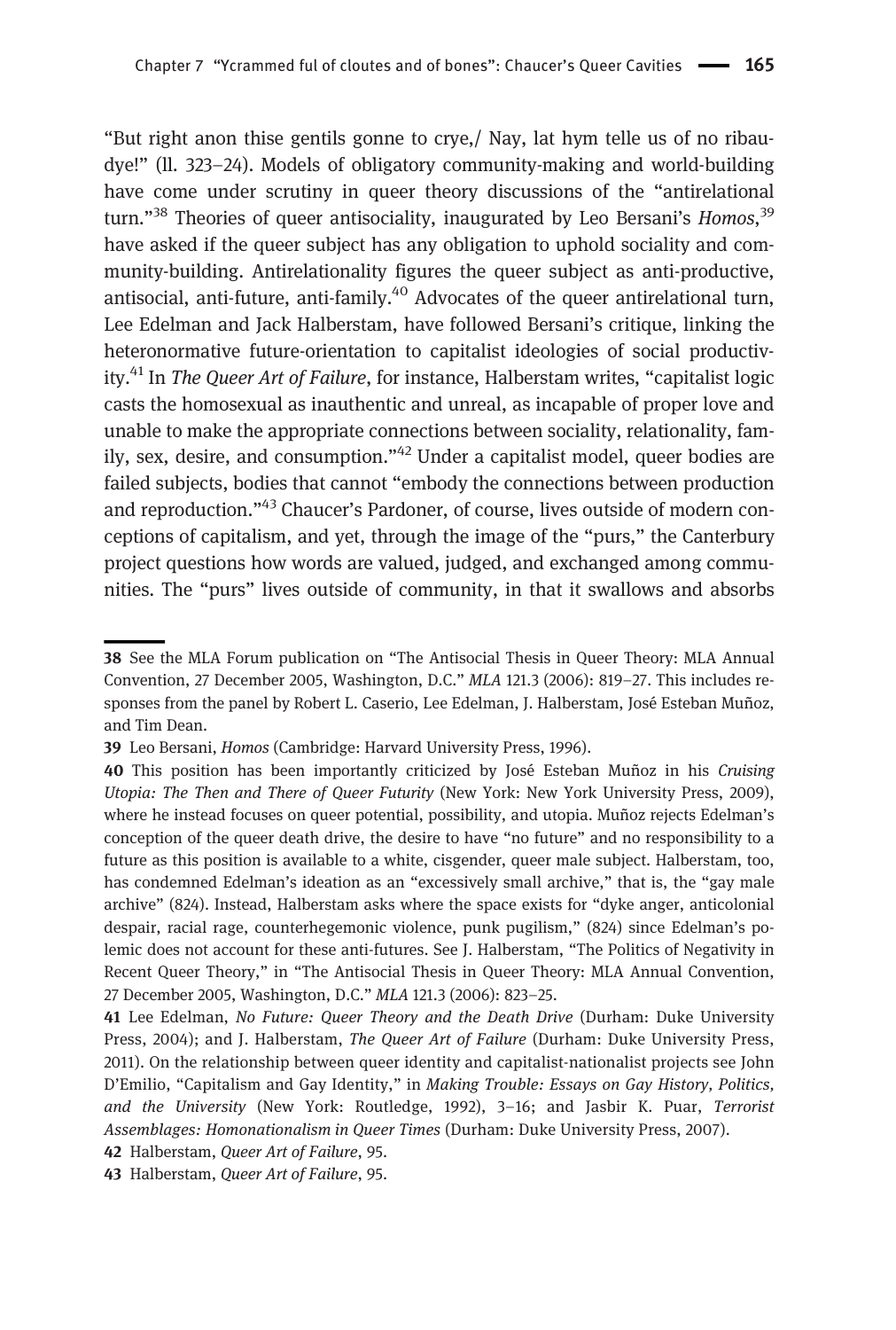what enters it, and yet the "purs" also opens and beckons for interactive investment. The meaning of the Pardoner's purse – and all his accoutrements like it – figures his identity in the pilgrimage far more industriously than questions of his sexuality or gender, all of which boils down to repealing or redeeming his genitalia. Purses are production machines for the Pardoner, and his ability to reproduce their contents is totalized in his role to exchange pardons for payment.

Self-sufficient cavities threaten models of social production that require exchange of labor to operate. The pilgrimage sees the Pardoner's cavities as hazardous because they are self-sustaining units of production. The Pardoner, his purse, and his various other cavity-systems do not need the pilgrimage to be fruitful – he arrives at the tavern already with pardons from "Rome al hoot" (l. 687). At the same time, the Pardoner invites the fellowship to share in his cavities with the promise that what he carries inside of those cavities has the power to transform.

The Pardoner's reliance on cavity-systems frames his portrait as a pilgrim and informs how he tells his tales, both as a preacher and a tale-teller. He uses the space of his Prologue to think "upon som honeste thyng" (l. 328) while he drinks. His mouth takes in liquid and transforms his thinking so that he may tell a moral tale: "Now have I dronke a draghte of corny ale,/ By God, I hope I shal yow telle a thyng/ That shal by reson been at youre likyng!" (ll. 456–58). The act of ingestion provides the Pardoner with the words he needs to tell his Tale, and his Prologue acts as the cauldron. Like the Summoner, the Pardoner explains that he uses Latin like saffron to pepper his preaching and "stire" (l. 346) people to devotion. He conducts his mouth like a vessel as it cooks up a linguistic feast to deliver to the pilgrimage. These culinary allusions attest to the transformative possibilities that cavities have on community-making. The Pardoner says that it pains him to have "an hauteyn speche" (l. 330), and to ring out as loudly as a church bell in his sermons. Yet, because the pilgrims know of his predilection for singing, the Pardoner becomes a factotum of cavitary speech.

As the Pardoner speaks, then, his Prologue becomes a Charybdian text. Throughout his pseudo-autobiographical Prologue, the Pardoner figuratively proffers several of his cavities to the pilgrims, with the promise that these items have a transformative quality. While his portrait in the General Prologue already mentions his false relics, it is in his Prologue that he recounts how he auctions his goods at the church:

Thanne shewe I forth my longe cristal stones, Ycrammed ful of cloutes and of bones – Relikes been they, as wenen they echoon. Thanne have I in latoun a sholder-boon, Which that was of an hooly Jewes sheep. (11, 347–51)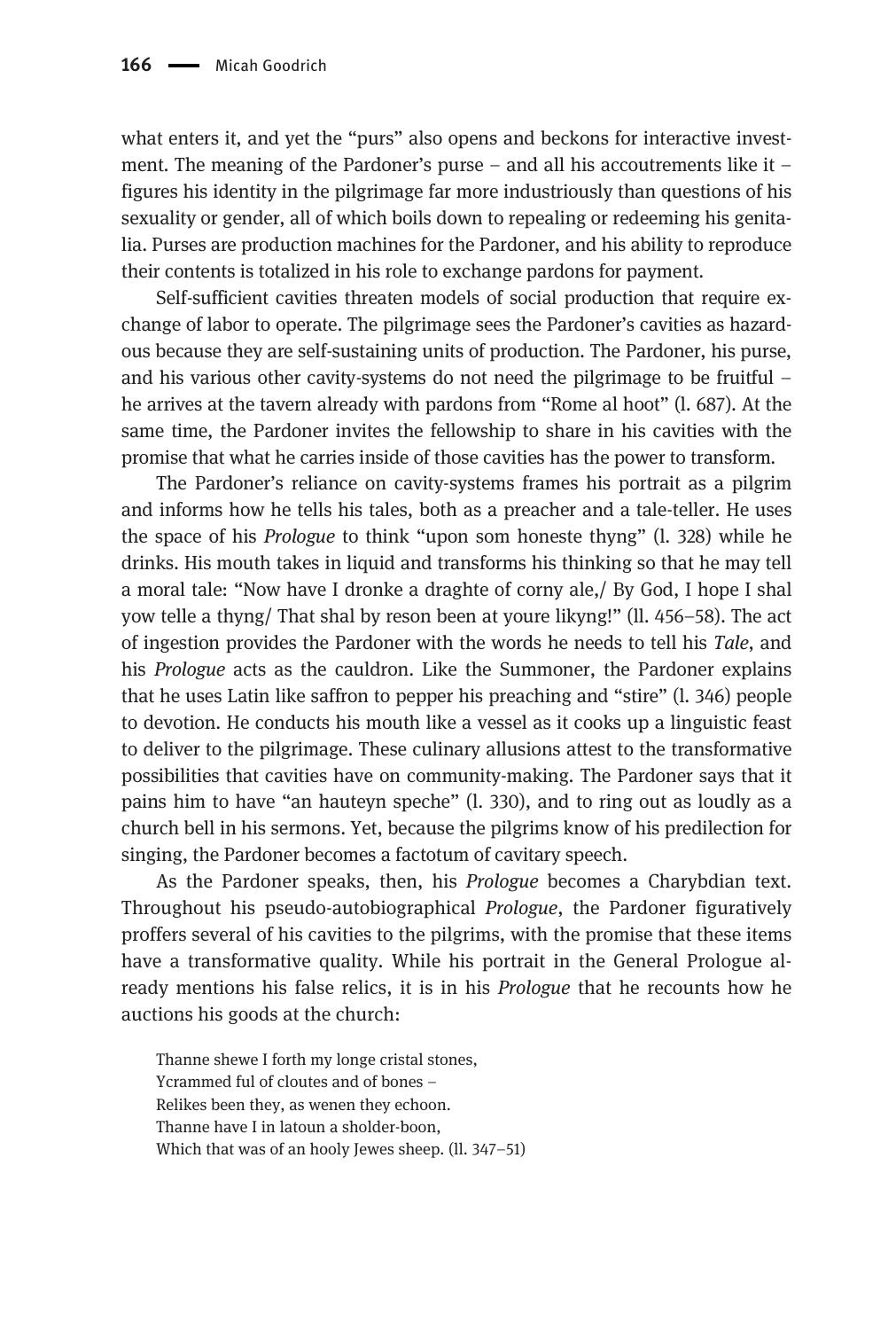The image of the Pardoner in his peddler's coat works all too well here since he becomes an exhibition of illicit materials that he owns – "my longe cristal stones." Like his purse "bretful of pardoun" (l. 690), the Pardoner's long crystal stones are "ycrammed" full of fragmented pieces of cloth and bone. The verb "crammen" illustrates the relic-cavity as packed to capacity, but also the act of stuffing it in the first place: a space can be crammed and packed full, but one can also cram things into cavities. These possibilities make the cavity as vulnerable as the carrier. This is to say that the Pardoner's cavities are insatiable because they are always already brimming, always already begging for more material exchange.

Further delivering the selling points, the Pardoner explains that the shoulder bone contained in a "latoun," a brass container, if submerged into water in a "welle" (l. 353), will have the property to heal sick livestock. By licking, drinking, or tonguing the bone-touched water, the farm animals are promised to "be hool" (ll. 357, 359) and rehabilitated from disease. From one cavity, the "latoun," into another, the well, the bone has the power to imbue and transform the water. This water then can be transferred into another cavity, the mouth of the livestock, in order to cure the animals and make them "hool" (ll. 357, 359). Equally playful and threatening, the Pardoner's ability to make something "hool" is both remedial and hollowing. Sturges remarks of this passage that "wholeness is paradoxically to be achieved through fragmentation; or fragmentation is to give way to an idealized wholeness."<sup>44</sup> Cavities betray and resist ideas of wholeness. For the Pardoner, the ideation of wholeness is to embrace being a hole: to become "hool" is to become a cavity. Becoming a cavity is the Pardoner's pledge of transformation.

Curative fantasies of restoration through reproduction decorate the Pardoner's sales pitch. Beyond healing diseases, the bone-touched well water can help livestock reproduce. If a householder has his animals drink from water from the well each week, "his beestes and his stoor shal multiplie" (l. 365). The Pardoner's fragmented bones and false relics not only can restore wholeness but also duplicate bodies through multiplying. Further, the Pardoner pledges that this bone-touched well water can heal "jalousie" (l. 366) between a husband and wife. Consuming soup made with the water ensures that the husband trusts his wife, even though he knows the truth "of hir defaute" (l. 370). Here the Pardoner's remedy circumvents sin: the wife may still sin but the husband will not dwell on it in jealousy.

The transformative promise becoming "hool" requires that one engage with hollow things: the "latoun," the "welle," mouths, and bodily orifices. In the

<sup>44</sup> Sturges, Chaucer's Pardoner and Gender Theory, 125.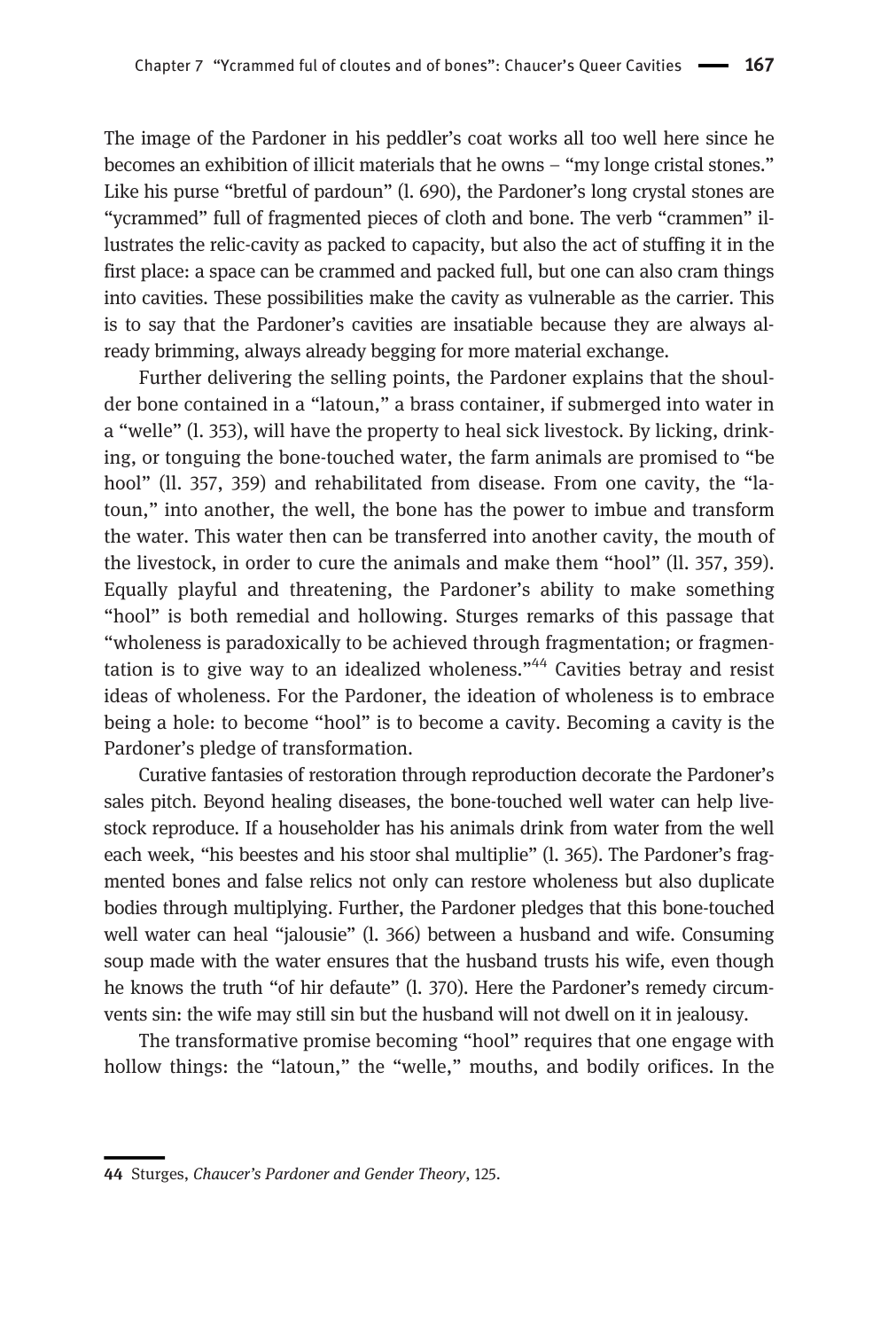Pardoner's recreated preaching pitch, he holds up his final cavity, a mitten, to speak of its transformative value:

Heere is a miteyn eek, that ye may se. He that his hand wol putte in this mitayn, He shal have multiplying of his grayn, Whan he hath sowen, be it whete or otes, So that he offre pens, or elles grotes. (ll. 372–76)

In order to benefit from the cavity, one must go inside of it. The Pardoner optically entices the audience, just as he showed his "longe cristal stones." The catch is that the audience must want to put, "wol putte," a hand inside the mitten. The verb "willen" suggests that the act of putting a hand inside a cavity is one of volition.<sup>45</sup> The cavity will ensure that his fields will yield and then multiply the grain that he has planted. The mitten-as-cavity is only effective if a person "offre pens, or elles grotes"; the cavity's transformative function only works in exchange for money. Crucially, the Pardoner's suggestion that grain will multiply by engaging with the mitten-hole privileges the reproductive work of cavities over cisnormative models of procreation.

The transformative capacity of cavities cements in the Pardoner's moralizing tale. The Pardoner's Tale undermines the role of exchange in community-building through the image of the cavity. The three rioters, who swear a fraternal vow to each other, seek out Death in an attempt to kill him.<sup>46</sup> As the tale goes, the three brothers encounter an Old Man who instructs them on Death's location. It is not Death that they find under a tree but rather gold florins, which they decide to divvy up equally among themselves. When one brother goes to town to acquire food and drink, the other two brothers conspire to kill him upon his return. The third brother, likewise, prepares his brothers' drinks with poison. All die, and only gold is left behind.

The collective fratricide of the three rioters is made possible because of cavity-systems. At the beginning of his tale, the Pardoner draws our attention to bodily cavities as the culprits of "lechery" (l. 481), "glotonye" (l. 482), and "excesse" (l. 514). Citing the false swearing of Jews, the drunkenness of Lot and Herod, and the corruption of Adam and Eve, the Pardoner bewails the act of ingestion, of entertaining a beckoning cavity. He explains that the "shorte

<sup>45</sup> See Middle English Dictionary, s. v. "willen."

<sup>46</sup> Tison Pugh notes that it is interesting that the Pardoner satirizes brotherhood as he himself rides in the pilgrimage with his "freend" and "compeer," the Summoner. See Tison Pugh, Chaucer's (Anti-) Eroticisms and the Queer Middle Ages (Columbus: Ohio State University Press, 2014), 91.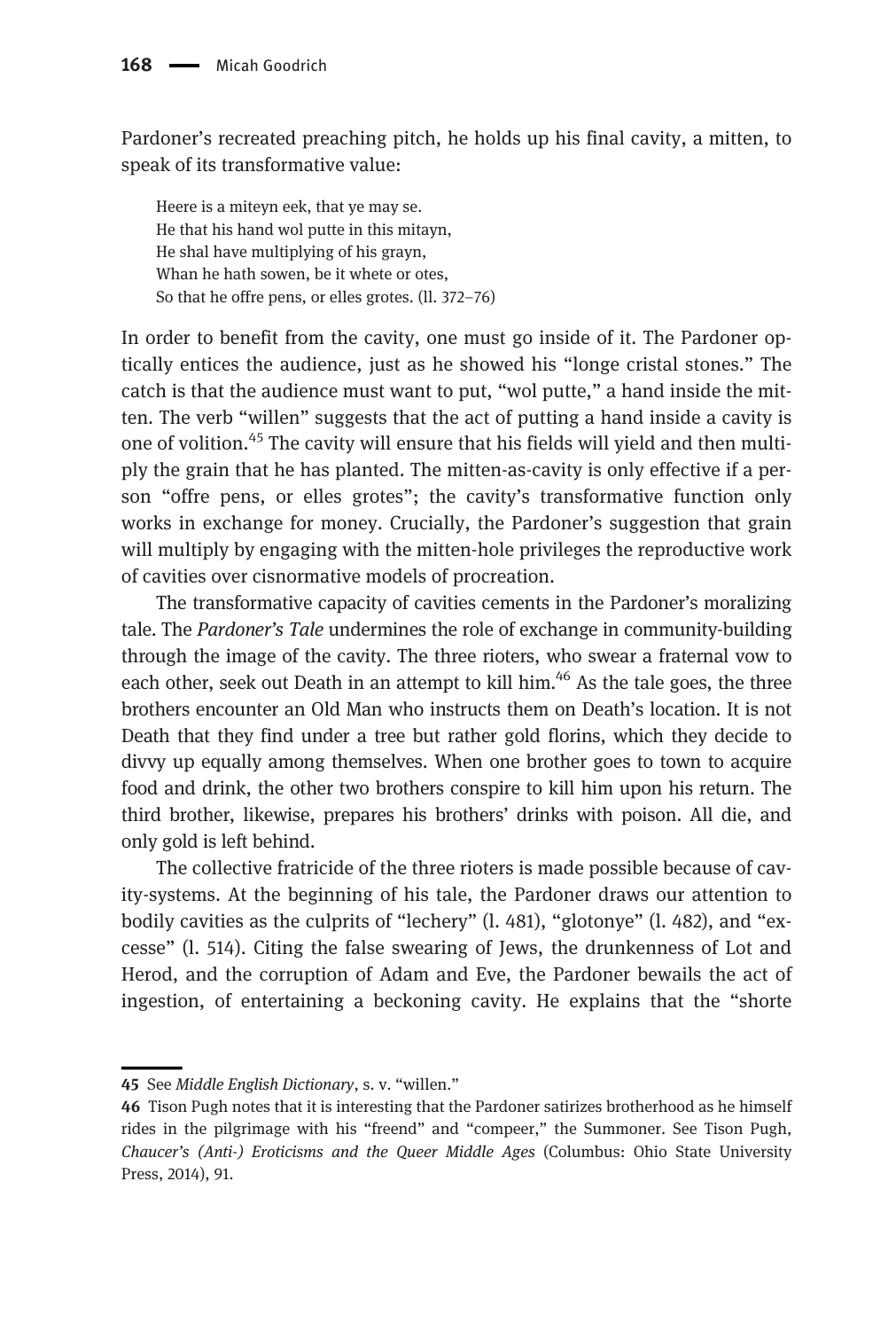throte" and "the tendre mouth" (l. 517) is the site on the body that makes "men to swynke" (l. 519) and require food and water to sustain labor. Providing more evidence, the Pardoner paraphrases Paul's epistle to the Philippians, suggesting that the enemies of Christ have one end in death because "wombe is hir god" (l. 533). $47$  The Pardoner exclaims,

O wombe! O bely! O stynkyng cod, Fulfilled of dong and of corrupcioun! At either ende of thee foul is the soun. How greet labour and cost is thee to fynde! (ll. 534–37)

Physically leading the pilgrimage from the throat to the "wombe," the Pardoner effectively swallows the pilgrimage whole with his tale. Consumption moves from the throat to the belly, where the corruption of gluttony transforms a man's throat into a latrine: "his throte he maketh his pryvee" (l. 527). Before telling a tale on the annihilation of avarice, the Pardoner's emphasis on gluttony warns the pilgrimage that the body-as-cavity has the capacity to corporeally transform. By making one's throat into a privy, the body becomes spiritually and physically "fulfilled of dong" (l. 535). These bodily cavities are "deed" (l. 548) while they live.

Bodies are cavities in life and the Pardoner shows this paradox in the figure of the Old Man who, held captive in his life-body – he is literally "forwrapped" (l. 718) – cannot seem to die. He asks his deceased mother if he may join her underground, begging to leave one cavity (his body) for another (the grave): "Leeve mooder, leet me in!" (l. 731). The Old Man tries to exchange with his mother, one cavity for another:

Allas, whan shul my bones been at reste? Mooder, with yow wolde I chaunge my cheste That in my chambre longe tyme hath be, Ye, for an heyre clowt to wrappe me! (ll. 733–36)

The Old Man knows that cavities operate networks of exchange. He desires to exchange a chest in a chamber for a cloth to be wrapped in and placed underground. Yet, death is beyond the reach of exchange: these items have no value to the mother underground; the transaction cannot take place. The Old Man, "forwrapped" (l. 718) with a desire to be further wrapped and enveloped by a hair cloth, begs to prepare for his final subterranean cavity. Seeta Chaganti reads the Old Man's description of the enclosure of death as "instrumental to

<sup>47</sup> Riverside Chaucer, 908, n. ll. 529–35.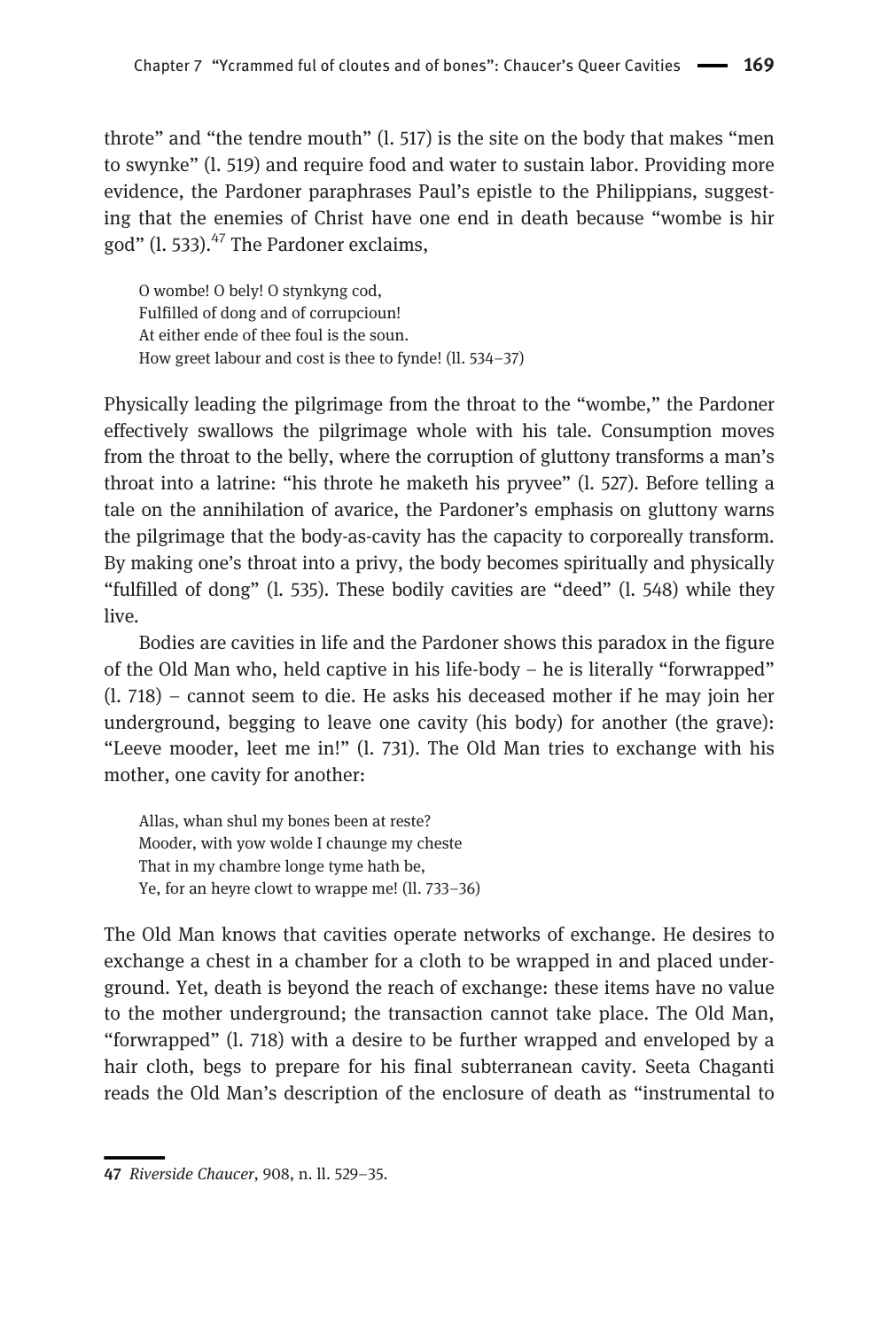acts of transformation."<sup>48</sup> She argues that the Pardoner's relics and the objects within his Tale "reveal the material realities of death and ask the viewer to envision a process of symbolic and literal transformation through their enclosure."<sup>49</sup> The Pardoner's Tale teaches that transformation happens through the exchange of cavities. The Old Man's longing to be enveloped speaks to the affinity between cavities and enclosure and the exchange necessary to seal a cavity. Yet, the potential for a cavity-enclosure to open and engulf is what the pilgrimage sees as a threat from the Pardoner and his purses.

## Enveloping, Unbuckling, Shrining

Our Pardoner operates between two modes of concavity. His purse acts like Satan's anus that has the power to contain and seal items from circulation. At the same time, the Pardoner's "male" threatens to be a Pandora's Box, a cavity that unleashes objects and information without election. The Pardoner's body, too, moves between registers of containment and expulsion. His body is like an accordion: it absorbs its exterior environment in order to contain it but has the capacity to expel what it contains in order to transmit a new form. In this way the body of the Pardoner becomes both extremely porous and sealed tightly shut, and the boundaries of the Pardoner's body are contingent on the interaction between these two modalities. The Pardoner's purse, filled as it is with haphazard and fraudulent material, unfastens for those who come into the Pardoner's circuit.

The opening of the Pardoner's cavities is nowhere more pregnant than in his exchange with the Host at the close of his Tale. His initial reflection of his preaching technique in his Prologue takes form when he invites the pilgrims into his purse:

But, sires, o word forgat I in my tale: I have relikes and pardoun in my male, As faire as any man in Engelond, Whiche were me yeven by the popes hond. (ll. 919–22)

<sup>48</sup> Seeta Chaganti, The Medieval Poetics of the Reliquary: Enshrinement, Inscription, Performance (New York: Palgrave Macmillan, 2008), 137; see the larger chapter for a reading of reliquary enclosure in the Pardoner's Tale.

<sup>49</sup> Chaganti, Medieval Poetics of the Reliquary, 133.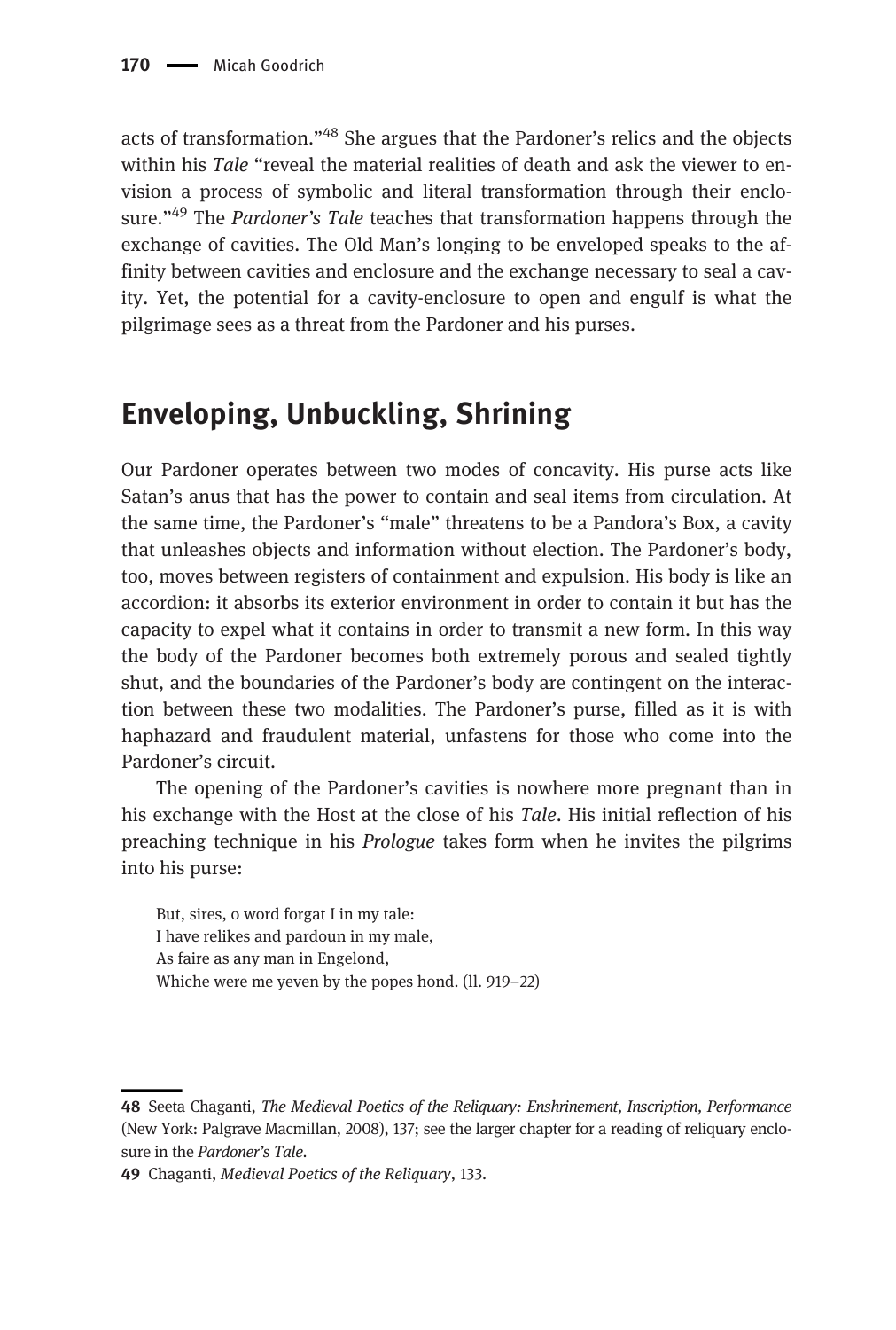Filled with relics and pardons for the taking, the Pardoner's contents in his "male" are likened to "faire" men in England. That the Pardoner's "male" is as fair as any man in England is his selling point. Granted by hand by the pope and handdelivered to the pilgrimage by the Pardoner, the brimming "male" serves as the Pardoner's attempt to authorize the queer cavities that he carries. He articulates that his presence as a "suffisant" (l. 932) pardoner, one who was able to deliver a moral tale, ensures that he is a "seuretee" (l. 937) to the fellowship. Still, the Pardoner recognizes and openly admits and commits to a fraudulent and faulty ideological system.<sup>50</sup> The Pardoner's insistence that he can pardon the sins of the pilgrimage requires that he open his "male" to the community, to let his fellowship touch his relics and to swallow monetary reward in return. The Pardoner must participate in a system that has already failed him.

In the Pardoner's mind, what he failed to state in his Tale through forgetting he is able to recover with his purse. His purse stands in as the material answer for the "o word" he "forgat" to tell the pilgrims. As Beryl Rowland has observed, poets used the image of the wallet to envisage mental storage systems for memory recall.<sup>51</sup> Rowland cites Stephen Hawes's use of the "male" as a storage site in his sixteenth-century allegorical poem The Passetyme of Pleasure. In the text Hawes presents Dame Rhetoric explaining the art of memory to poets, where she associates tale-telling and oratory with looking inward to access images in a purse:

Yf to the orature many a sundry tale One after other treatably be tolde Than sundry ymages in his closed male Eache for a mater he doth than well holde Lyke to the tale he doth than so beholde.  $(11. 1247-51)^{52}$ 

Unbuckling a purse, in this instance, is associated with unlocking one's memory treasury.<sup>53</sup> Chaucer scatters the command to unbuckle one's purse three

<sup>50</sup> Stockton, "Cynicism," 143–64.

<sup>51</sup> Beryl Rowland, "Bishop Bradwardine, the Artificial Memory, and the House of Fame," in Chaucer at Albany, ed. Rossell Hope Robbins (New York: Burt Franklin, 1975), 46–47.

<sup>52</sup> Cited in Rowland, "Bishop Bradwardine, " 47. See also The Pastime of Pleasure, ed. William Edward Mead. EETS 173 (London, 1927), 52.

<sup>53</sup> Unbuckling one's purse to tell tales is similar to the Old English trope of unlocking one's word-hoard in Beowulf: "Him se yldesta ondswarode, werodes wisa, wordhord onleac" (The eldest answered him, leader of the band, unlocked his word-hoard" (ll. 258–59) in Klaeber's Beowulf,  $4<sup>th</sup>$  edition, ed. R. D. Fulk, Robert E. Bjork, and John D. Niles (Toronto: University of Toronto Press, 2009). This also occurs in the opening to Widsith: "Widsið maðolade, wordhord onleac" (Widsith spoke, unlocked his word-hoard) (l. 1) in The Exeter Book, The Anglo-Saxon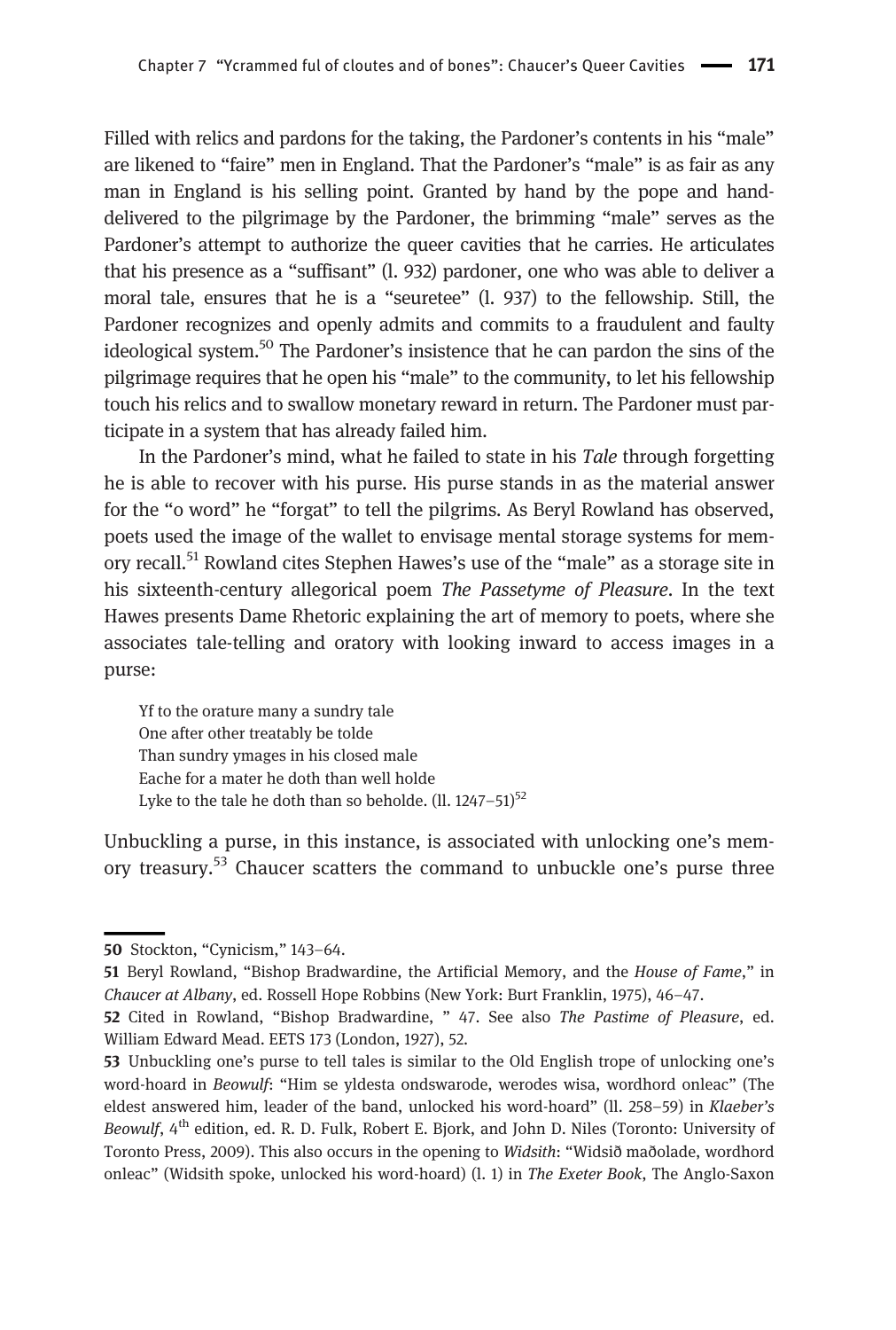times throughout the *Canterbury Tales*, and two are spoken by the Host.<sup>54</sup> In response to the Knight's finished tale, the Host explains that his story was worth recalling from "memorye" (l. 3112):

That he ne seyde it was a noble storie And worthy for to drawen to memorie, And namely the gentils everichon. Oure Hooste lough and swoor, "So moot I gon, This gooth aright; unbokeled is the male. Lat se now who shal telle another tale; For trewely the game is wel bigonne." (ll. 3111–17)

Opening the "male" of memory allows the speaker to recall images that make tale-telling possible. The first tale-teller, the Knight, must draw his tale out from his memory just as one might extract an item from a purse. But the purse must be open for that extraction to take place.

The Canterbury project is framed by the unbuckling of purses. In the Parson's Prologue the Host encourages the Parson to open his "male" for the pilgrims so that he may not "breke" (l. 24) the "pley" (l. 24) of tale-telling:

Unbokele and shewe us what is in thy male, For trewely, me thynketh by thy cheere Thou sholdest knytte up wel a greet mateere. Telle us a fable anon, for cokkes bones! (ll. 26–29)

If the Parson refuses to "unbokele" his purse and "shewe" the pilgrims what it contains, he will fissure the activity of the game. The Host's request that the Parson first unbuckle his purse is tamed by his follow-up suggestion that the Parson can "knytte up" a good tale from the contents of his "male" – a purse should never stay open too long. Harry Bailly commands the Parson to "beth fructuous" in "litel space" (l. 71), conveying that the Parson's unlocking of his purse should be efficient in its multiplicity of words.<sup>55</sup> That the Host comments

Poetic Records III, ed. George Philip Krapp and Elliott van Kirk Dobbie (New York: Columbia University Press, 1936). See Martin Stevens, "The Structure of Beowulf: From Gold-Hoard to Word-Hoard," Modern Language Quarterly 39 (1978): 219–38.

<sup>54</sup> The Host's request to unbuckle a purse occurs in the Miller's Tale, 1. 3115 and the Parson's Prologue, l. 26. The other two occurrences are voiced by the Pardoner in his Tale, l. 945 (discussed below). There is a fourth reference to unbuckling a "galoche," shoe, in the Squire's Tale, l. 555: "Ne were worthy unbokelen his galoche."

<sup>55</sup> John Plummer, "'Beth fructuous and that litel space': The Engendering of Harry Bailly," in New Readings of Chaucer's Poetry, ed. Robert G. Benson and Susan J. Ridyard (Cambridge: D. S. Brewer, 2003), 107–18.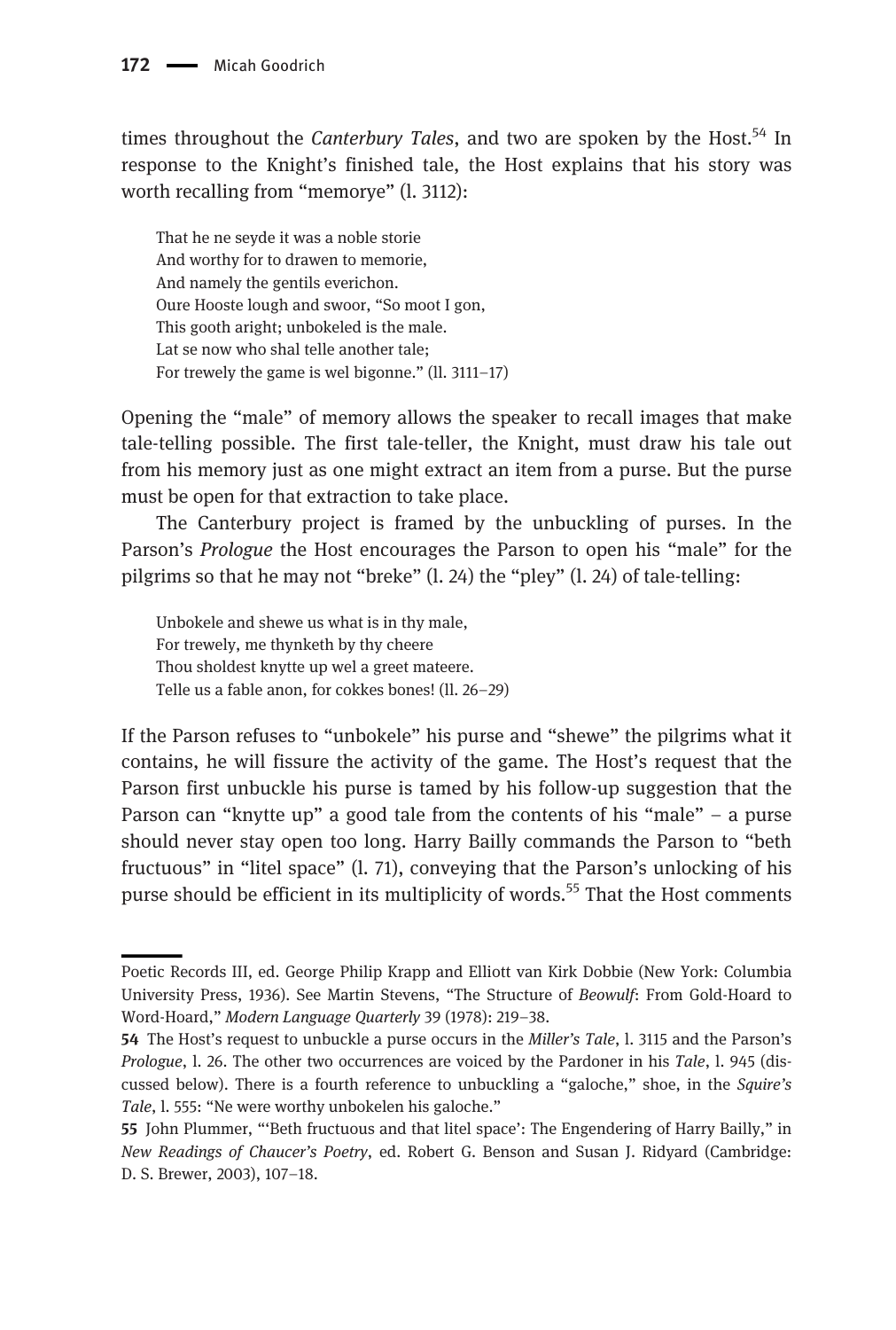at the beginning of the pilgrimage that the "male" has been opened, and here at the close of the pilgrimage he must encourage the Parson to show the pilgrims what his "male" contains, envelops and circles the Canterbury Tales.

For the Host, the breaking of the game results in social and economic panic. The Host's stake in unbuckling purses is one of investment: the game of tale-telling to and from Canterbury is a supper at the cost of the collective – "at oure aller cost" (l. 799). Twice the Host explains that those who refuse his judgment will "paye al that we spenden by the weye" (l. 806) and "whoso be rebel to my juggement/ Shal paye for al that by the wey is spent" (ll. 833–34). These two economic modes of exchange – that all pay for one tale-teller, or one rebellious loser pay for all – is in itself a game of caching the pilgrims: hoarding the value of stories in purses. The Host sets the price of the supper and rules over the pilgrims "at his devys" (l. 816) and the Host himself rides along with the pilgrims as their guide at his "owene cost" (l. 804).

The spending habits of the pilgrimage – the payment, the cost – are contingent on the Host's valuation of the tale-teller with the "best sentence" and "moost solaas" (l. 798). For the Host, then, the image of the purse represents his own social and economic control over the Canterbury group. He encourages the pilgrims to unbuckle their purses and tell their tales, ensuring that the Host's terms of the game will operate as he desires. The Pardoner's overt affinity with purses, and his place in the center of the tale-tellers,<sup>56</sup> acts as a maelstrom of speechmaking and opening of cavities. Purses may act as vaults for memory, but the Pardoner's association with purses relies on this rhetorical activity to ask those in the pilgrimage to face what their purses may contain.

Since the Host's association between unbuckling purses and telling tales centers on the economic crisis of the game, that is, paying for what is spent "by the wey" (ll. 806, 834), the fracas with the Pardoner at the end of his tale is the Host's attempt to reauthorize the terms of the pilgrimage. As Tison Pugh has aptly noted, the Host's construction of his own authoritative masculinity is built into the design of the tale-telling game.<sup>57</sup> After the Host assumes his role over the pilgrimage, the narrator reports that the Host "roos" up and was "oure aller cok,/

<sup>56</sup> Glenn Burger writes that Fragment VI is "apparently uniquely isolated within the Canterbury project and curiously alienated from (or by) its ordering principles" (Chaucer's Queer Nation, 119). Burger cites Donald Howard's The Idea of the Canterbury Tales where Howard states that "You can put the fragment in any of the gaps in the existing structure  $\ldots$ and manufacture a literary or thematic relationship, but none asserts itself" (Chaucer's Queer Nation, 334).

<sup>57</sup> Tison Pugh, "Queering Harry Bailly: Gendered Carnival, Social Ideologies, and Masculinity Under Duress in the Canterbury Tales," The Chaucer Review 41 (2006): 39–69.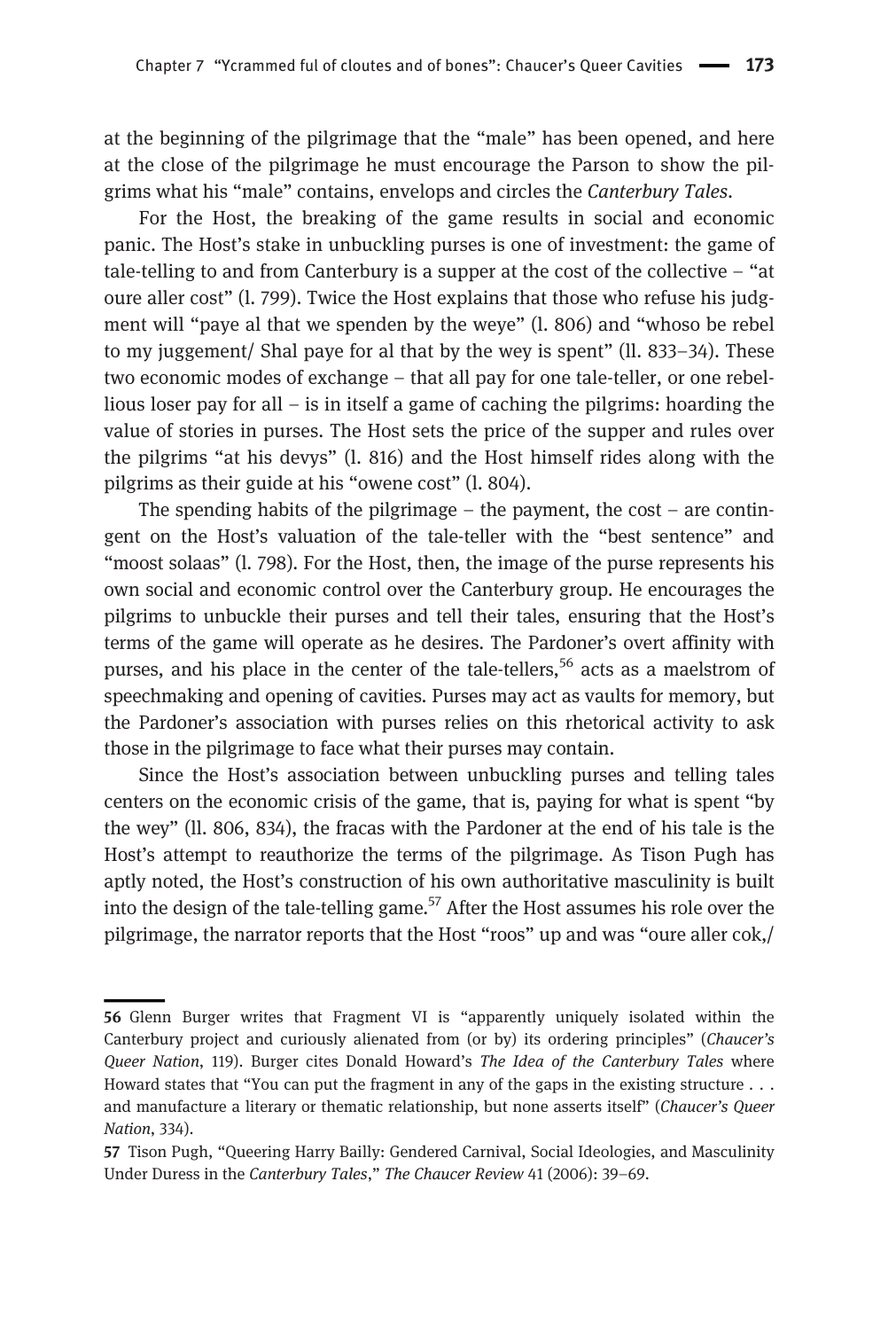And gadred us togidre in a flok" (ll. 823–24). The phrase "oure aller cok" complements the Host's request that the winner will have supper at "oure aller cost" (l. 799) where "cok" and "cost" become nearly synonymous. Although the Oxford English Dictionary lists the first use of "cock" as phallus in 1618 and the Middle English Dictionary does not have the sense of "cok" as phallus listed in the entries, this description of the Host assuming control over the pilgrimage, gathering the company as a flock, reinforces a masculinist approach to community-building. With or without the phallic pun, the centering of male authority is crucial in this slippage between "cost" and "cok."<sup>58</sup> Harry Bailly has assembled himself as the political and economic center of the pilgrimage as well as a ridiculous, rising phallic pillar of the community flock. The Pardoner's predilection for cavities inverts the Host's necessity for cisnormative phallic governance.

The Pardoner refuses the Host's sovereignty and terms of rule when he upends the Host's role as guide and commands that the Host unbuckle his own "male." If unbuckling a purse figures the act of telling a tale, then the Pardoner's command that the Host open his purse is a request for payment from the Host to the pilgrimage. He seeks to equalize the terms of the community, ousting the Host's position of "masculine and bourgeois"<sup>59</sup> control. The Pardoner wants the Host to pay up to the pilgrimage, to offer something in return than simply ruling over the community and paying his own way. Framing this request, the Pardoner offers to pardon those in the fellowship beginning with the Host because he is "moost envoluped in synne" (l. 942). Asking the Host to come forth first and kiss his relics, he requests payment – "for a grote" (l. 945). Then, the Pardoner commands that the Host unbuckle his purse:

I rede that oure Hooste here shal bigynne, For he is moost envoluped in synne. Com forth, sire Hoost, and offre first anon, And thou shalt kisse the relikes everychon, Ye, for a grote! Unbokele anon thy purs. (ll. 941–45)

Reading the purse as a queer cache reframes the Pardoner's demand that the Host unbuckle his purse. Instead of a joke that centers queer panic, the interaction between the two pilgrims suggests a more complicated exchange that involves the violent exposure of a cavity and its hidden contents. It is in this scene that we see the Host's body being read like the Pardoner's image. The Host's unbuckling of his purse is linked to his envelopment of sin. Envelopment in this instance figuratively wraps and encases the Host in immorality; that he is "moost

<sup>58</sup> See the entry for "cock" n.1 in the Oxford English Dictionary.

<sup>59</sup> Pugh, "Queering Harry Bailly," 56.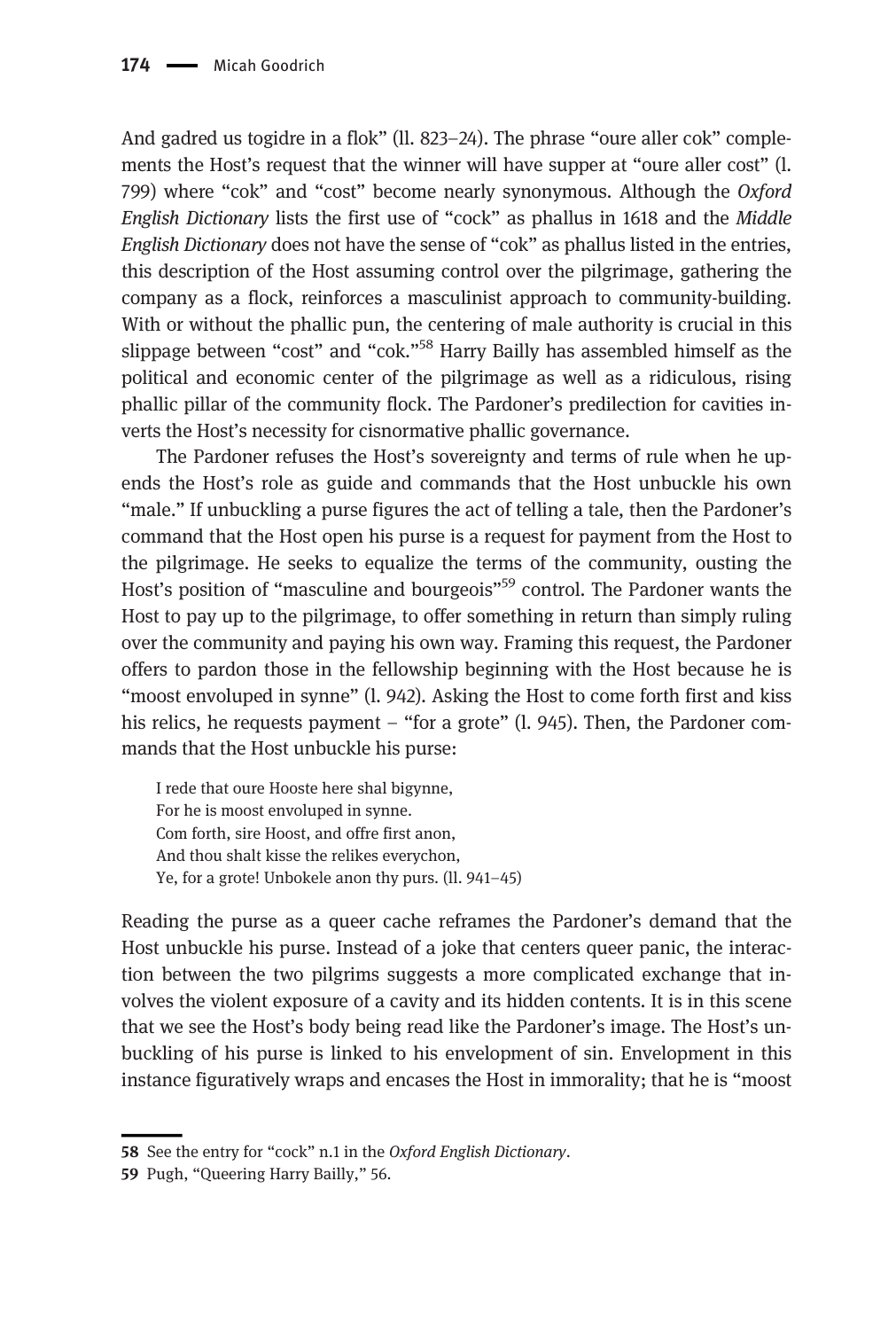envoluped" in sin approximates the act of enclosure that the purse-as-cavity conveys. In a move to wrest control from the Host's game, the Pardoner requests that the Host now make a payment to the pilgrimage. In requesting that the Host unbuckle his purse, the Pardoner is asking the Host to contribute something to the community: coin, tale, or favor.

By suggesting that the Host should unbuckle his purse the Pardoner teases the boundaries of sin that engulf the Host. Not only is the Host's purse vulnerable to opening his cavities but also, in order for the Pardoner to access his purse, the Host's veil of sin must be punctured. The Host's angry refusal to the Pardoner is not simply because he has asked him to kiss all of his relics, but rather that the Pardoner has overturned the Host's power over the pilgrimage by threatening the Host's own cavity. The Host exclaims that he will not unbuckle his purse because if he does he will have "Cristes curs" (l. 946). In this way, the Canterbury project shows that the Host's request of opening purses is part of the play and rules of the game, but the Pardoner's attempt to seize control results in spiritual damnation. The Host replies:

Thow woldest make me kisse thyn olde breech, And swere it were a relyk of a seint, Thogh it were with thy fundement depeint! But, by the croys which that Seint Eleyne fond, I wolde I hadde thy coillons in myn hond In stide of relikes or of seintuarie. Lat kutte hem of, I wol thee helpe hem carie; They shul be shryned in an hogges toord! (ll. 948–55)

If the Host is to kiss the Pardoner's relics, purse, fundament, or breeches, the Host must, as Stockton writes "come face-to-face with the solid material foundation of the spiritual economy of the pilgrimage."<sup>60</sup> That spiritual economy is contained within the queer cavities that the pilgrims embody and carry with them. In the Host's pursuit to hold and carry the Pardoner's "coillons" in his hand, the Host attempts to withdraw the Pardoner's aberrant objects from his purse in order to reveal what he himself believes the objects to be. The problem is that the purse itself stands in as a space that has the power to alter objects which, even if withdrawn, reforms the object into something entirely different. In effect, the Pardoner's rightful provocation of the Host's authority incites the Host to cache him in response. Enraged by the Pardoner's request, the enveloped Host censures the Pardoner by verbally caching and enveloping his items and body. By construing his fraudulent relics as smeared with "fundement,"

<sup>60</sup> Stockton, "Cynicism," 151.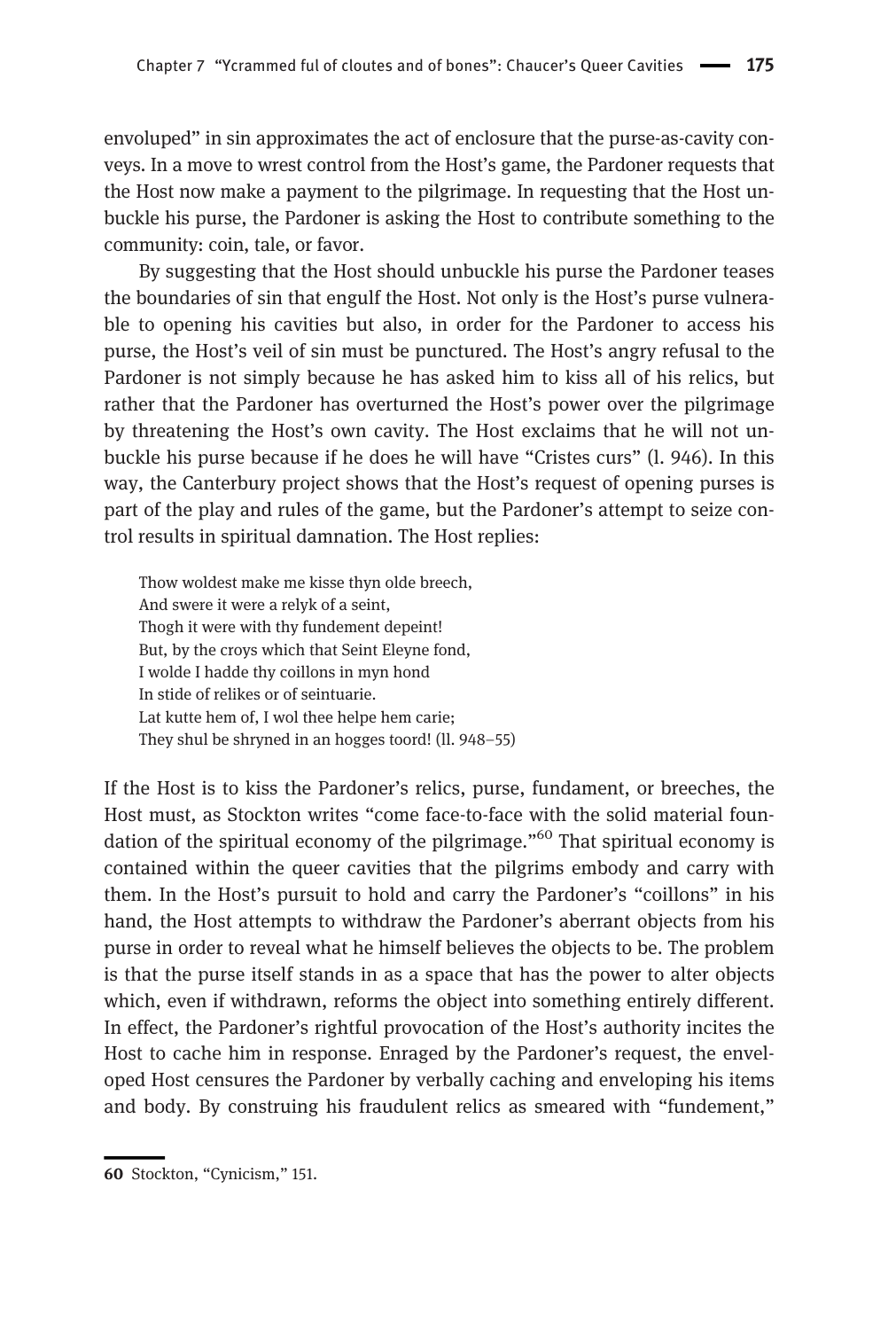the Host conceptually removes the relics from the Pardoner's cavity to expose not just that the relics are products of his cavity, but how they are transformed within it. As the Host verbally uncovers the tainted relics, his scatological panic inflames him to quickly envelop the Pardoner again through shrining. Because the Host is uncertain which cavity to control, the Host's anger at the Pardoner splits direction between the Pardoner's purse and his testicles. Exchanging one purse for another, the Host violently asserts his desire to cut off the Pardoner's "coillons," in order to enshrine them as relics within hog shit. $61$ 

Marijane Obsorn's work on this passage uses the poetic integumentum, "a covering, cloak, disguise, $n^{62}$  to discuss Chaucer's shifting discourses, that is, how his language acts as a shroud, enclosing and caching the meaning and translatability of words. Chaucer, then, uses envelopment as a literary-poetic tool of queer caching. As the Host and Pardoner attempt to cache the other, they both obscure and disclose the meanings that they seek to control. Once the Host has threatened the Pardoner with enshrinement, the spiral of governance over the game is reinstituted by the Host when he silences the Pardoner – "This Pardoner answerde nat a word;/ So wrooth he was, no word ne wolde he seye" (ll. 956–57). Formerly, the Host's remarks on the Knight's tale-telling suggested an initiation of opening of purses, of speaking and exchanging tales in a community. Now, in silencing the Pardoner at the close of his tale, the Host metaphorically seals the Pardoner's purse and revises the terms of the game. He brings the Knight back into the fold to reinstitute his authority since the Knight's taletelling unbuckled the purse of the pilgrimage, authorizing the exchange of speech between pilgrims. Harry Bailly commands that the Pardoner's newly closed mouth kiss the "worthy" (l. 960) Knight.<sup>63</sup> The kiss between the Knight and the Pardoner seals their mouths together in a promise to make all hollow orifices cooperate for the duration of the pilgrimage.

Chaucer's queer cavities punctuate the pilgrimage as sites of concavity scattered on and among the pilgrims, modeled in the stories they share. Purses highlight the possibilities and limits of the erotic economic exchange between bodies where caching is the process of making one into a cavity. The pilgrimage is formed by queer cavities as the Host beckons the pilgrims to unbuckle their purses and mouths in exchange of stories. Tale-telling becomes currency as the

<sup>61</sup> For an excellent reading of these lines against the Roman de la Rose see Marijane Osborn, "Transgressive Word and Image in Chaucer's Enshrined Coillons Passage," The Chaucer Review 37 (2003): 365–84, specifically 370–72.

<sup>62</sup> Osborn cites Dolores Warwick Fresne, An Ars Legendi for Chaucer's Canterbury Tales: Re-Constructive Reading (Gainsville: University of Florida Press, 1991), 236.

<sup>63</sup> See Burger, "Kissing the Pardoner," 1143–56 and Burger, Chaucer's Queer Nation, 140–56.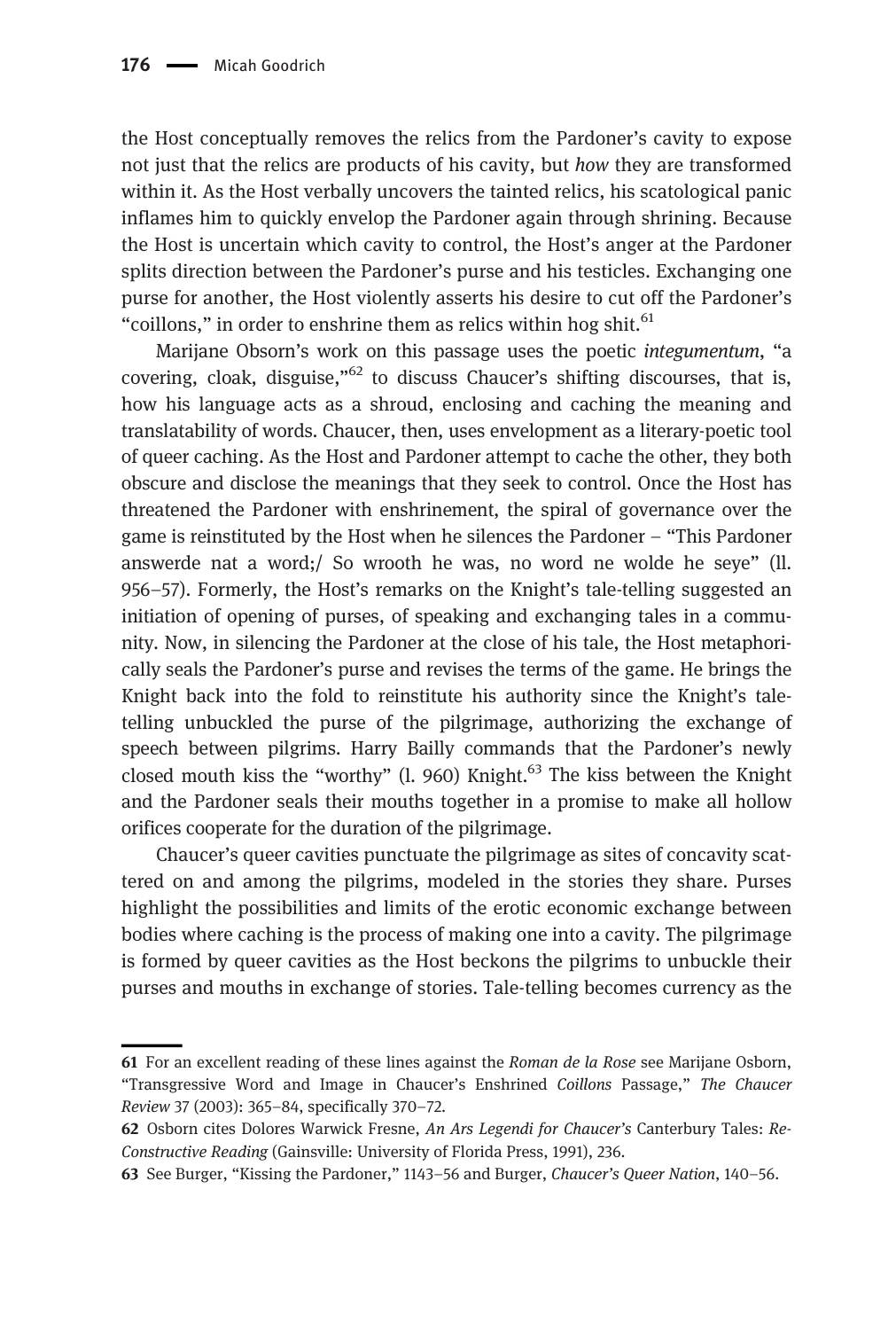fellowship will all pay out for the one who can unbuckle their purse the best. It is the figure of the Pardoner and his purse that demonstrate the pecuniary and sexualized stakes of the queer cavity in a social collective. As the pilgrim most affiliated with orifices and openings, the Pardoner's pursuit in transforming the authority of the pilgrimage through his cavity-systems fails as the Host violently seals all cavities tightly shut. Chaucer's queer cavities epitomize the fraudulence of a socioeconomic system that refuses to regard nonnormative bodies as productive and withdraws all reward, salvific, social, sexual, or economic. Possibilities of community-making, transformative politics, connectivity, and reciprocal exchange are hidden and remain within the Pardoner's purse.

### Bibliography

- Ahmed, Sara. Queer Phenomenology: Orientations, Objects, Others. Durham: Duke University Press, 2006.
- Baudrillard, Jean. The System of Objects. Translated by James Benedict. London: Verso, 1996.

Beechy, Tiffany. "Devil Takes the Hindmost: Chaucer, John Gay, and the Pecuniary Anus." The Chaucer Review 41 (2006): 71–85.

- Benson, C. David. "Chaucer's Pardoner: His Sexuality and Modern Critics." Mediaevalia 8 (1982): 337–49.
- Bersani, Leo. Homos. Cambridge: Harvard University Press, 1996.
- Bersani, Leo. "Is the Rectum a Grave?" In Reclaiming Sodom, edited by Jonathan Goldberg, 249–64. New York: Routledge, 1994.
- Bibla sacra iuxta vulgatam versionem. Edited by Robert Weber. 5<sup>th</sup> edition. Stuttgart: Deutsche Bibelgesellschaft, 2007.
- Burger, Glenn. Chaucer's Queer Nation. Minneapolis: University of Minnesota Press, 2003.
- Burger, Glenn. "Kissing the Pardoner." PMLA 107.5 (1992): 1143–56.
- Calabrese, Michael A. "'Make a Mark That Shows': Orphean Song, Orphean Sexuality, and the Exile of Chaucer's Pardoner." Viator 24 (1993): 269–86.
- Casiero, Robert L., Lee Edelman, J. Halberstam, José Esteban Muñoz, and Tim Dean. "The Antisocial Thesis in Queer Theory: MLA Annual Convention, 27 December 2005, Washington, D.C." MLA 121.3 (2006): 819–27.
- Chaganti, Seeta. The Medieval Poetics of the Reliquary: Enshrinement, Inscription, Performance. New York: Palgrave Macmillan, 2008.
- D'Emilio, John. "Capitalism and Gay Identity." In Making Trouble: Essays on Gay History, Politics, and the University, 3–16. New York: Routledge, 1992.

Dinshaw, Carolyn. Chaucer's Sexual Poetics. Madison: University of Wisconsin Press, 1989.

- Edelman, Lee. No Future: Queer Theory and the Death Drive. Durham: Duke University Press, 2004.
- Epstein, Robert. "Sacred Commerce: Chaucer, Friars, and the Spirit of Money." In Sacred and Profane in Chaucer and Late Medieval Literature: Essays in Honour of John V. Fleming, edited by Robert Epstein, 129–45. Toronto: University of Toronto Press, 2010.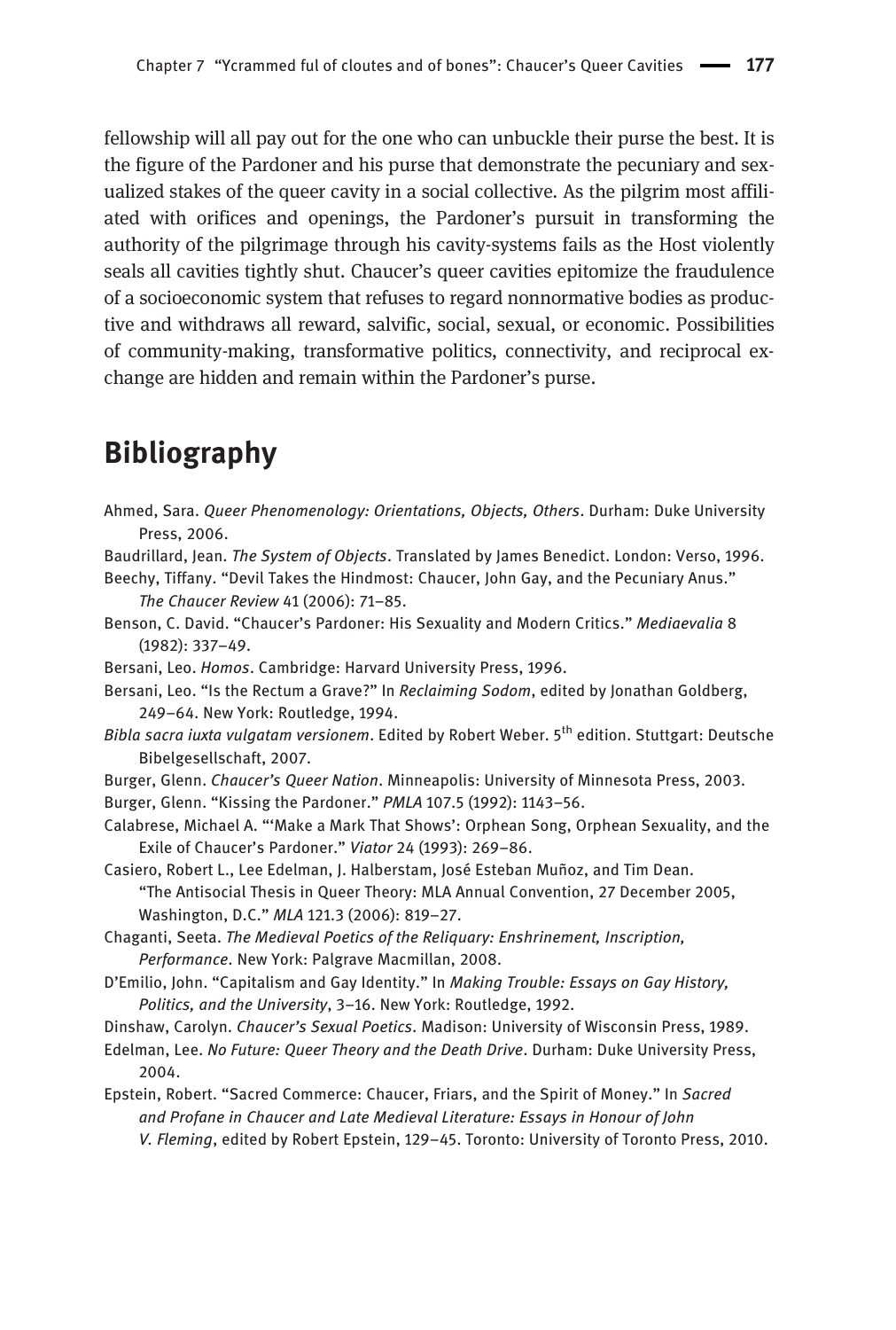- The Exeter Book. The Anglo-Saxon Poetic Records, III. Edited by George Philip Krapp and Elliott van Kirk Dobbie. New York: Columbia University Press, 1936.
- Fresne, Dolores Warwick. An Ars Legendi for Chaucer's Canterbury Tales: Re-Constructive Reading. Gainsville: University of Florida Press, 1991.
- Green, Richard Firth. "The Pardoner's Pants (And Why They Matter)." Studies in the Age of Chaucer 15 (1993): 131–45.
- Green, Richard Firth. "The Sexuality Normality of Chaucer's Pardoner." Mediaevalia 8 (1982): 351–58.
- Halberstam, Jack. The Queer Art of Failure. Durham: Duke University Press, 2011.
- Hasenfratz, Robert J. "The Science of Flatulence: Possible Sources for the Summoner's Tale." The Chaucer Review 30 (1996): 241–61.
- Hennessey, Rosemary. Profit and Pleasure: Sexual Identities in Late Capitalism. New York: Routledge, 2000. The Holy Bible: Translated from the Latin Vulgate. New York: The Douay Bible House, 1941.
- Ingham, Patricia Clare. The Medieval New: Ambivalence in the Age of Innovation. Philadelphia: University of Pennsylvania Press, 2015.
- Klaeber's Beowulf. Edited by R. D. Fulk, Robert E. Bjork, and John D. Niles. 4<sup>th</sup> edition. Toronto: University of Toronto Press, 2009.
- Kruger, Stephen F. "Claiming the Pardoner: Toward a Gay Reading of Chaucer's Pardoner's Tale." Exemplaria 6 (1994): 115–39.
- Malo, Robyn. "The Pardoner's Relics (and Why They Matter Most)." The Chaucer Review 43 (2008): 82–102.
- Mann, Jill. Chaucer and Medieval Estates Satire. Cambridge: Cambridge University Press, 1973.
- McAlpine, Monica. "The Pardoner's Homosexuality and How It Matters." PMLA 95 (1980): 8–22.
- Medieval Latin Poems of Male Love and Friendship. Translated by Thomas Stehling. New York: Garland Publishing, 1984.
- Middle English Dictionary. Edited by Hans Kurath, 13 vols. Ann Arbor: University of Michigan Press, 1952–2001.
- Miller, Robert P. "Chaucer's Pardoner, the Scriptural Eunuch, and the Pardoner's Tale." In Chaucer Criticism: The Canterbury Tales, edited by Richard Shoeck and Jerome Taylor, 221–44. South Bend: University of Notre Dame Press, 1960.
- Muñoz, José Esteban. Cruising Utopia: The Then and There of Queer Futurity. New York: New York University Press, 2009.
- Ormod, Mark W. "The Good Parliament of 1376: Commons, communes, and 'Common Profit' in Fourteenth-Century English Politics." In Comparative Perspectives on History and Historians: Essays in Memory of Bryce Lyon (1920–2007), edited by David Nicholas, Bernard Bachrach, and James M. Murray, 169–88. Kalamazoo: Medieval Institute Publications, 2012.
- Osborn, Marijane. "Transgressive Word and Image in Chaucer's Enshrined Coillons Passage." The Chaucer Review 37 (2003): 365–84.
- Oxford English Dictionary. Edited by John Simpson and Edmund Weiner. 2<sup>nd</sup> edition. Oxford: Clarendon Press, 1989.
- The Pastime of Pleasure. Edited by William Edward Mead. EETS 173. London: EETS, 1927.